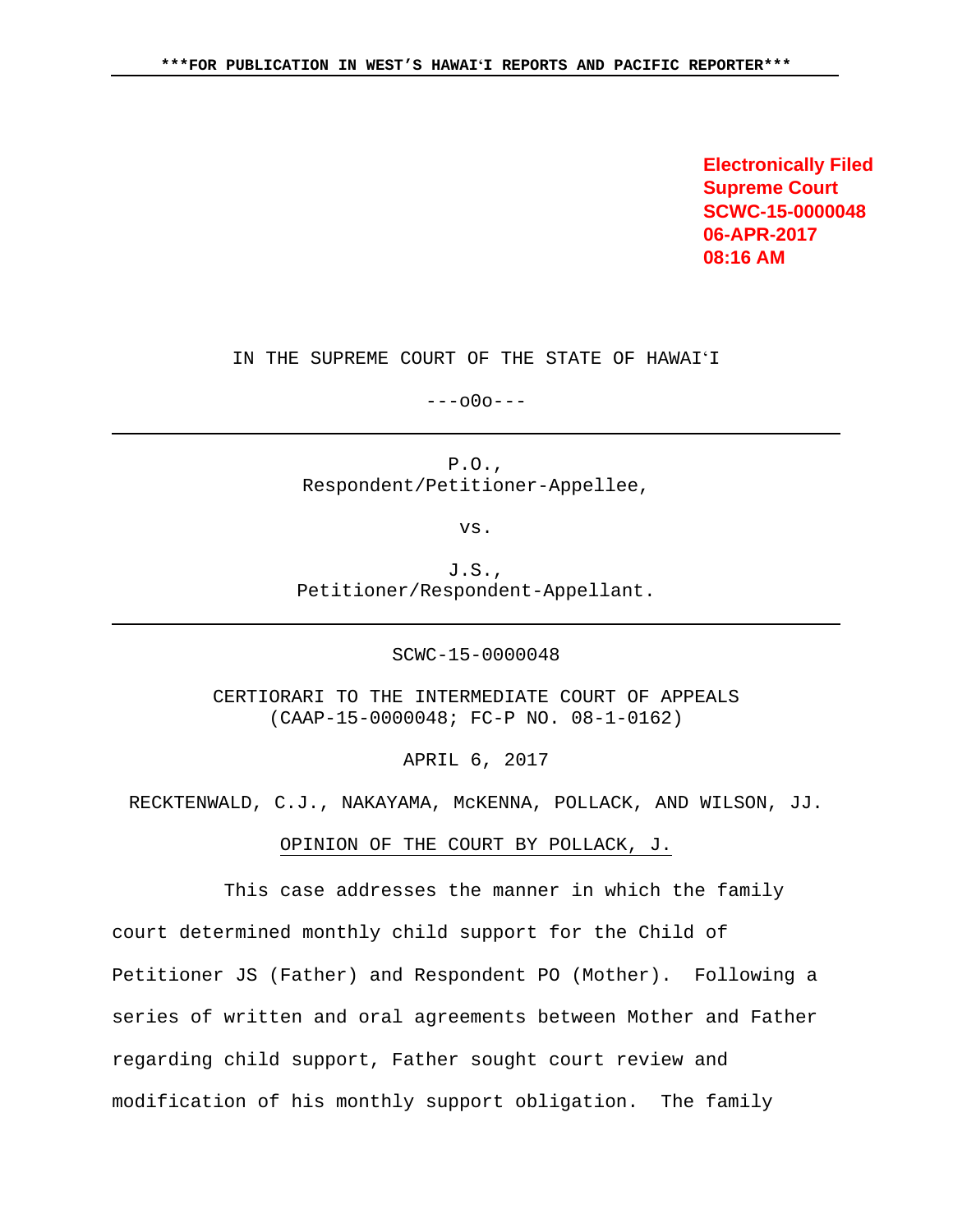court, citing in part Father's failure to show a material change in circumstances, denied the request and set Father's monthly payment at the same amount provided in the parties' prior oral agreement. Father appealed the child support ruling, which the ICA affirmed. On certiorari to this court, Father contends that he is entitled to review of his child support obligation irrespective of changed circumstances and that the family court erred in determining his monthly payment without utilizing the Hawaiʻi Child Support Guidelines.

 We hold that, pursuant to Hawaii Revised Statutes § 576D-7(e) (2006), a responsible or custodial parent for which support has previously been ordered is entitled to a review of a child support order not more than once every three years without having to show a change in circumstances. We also hold that the family court is required by multiple provisions of the Hawaii Revised Statutes to use the Hawaiʻi Child Support Guidelines when it reviews the merits of a request for adjustment of a monthly support obligation. Thus, we vacate in part the rulings of the family court and the ICA and remand the case so that the family court may calculate Father's support payment in accordance with these statutory requirements.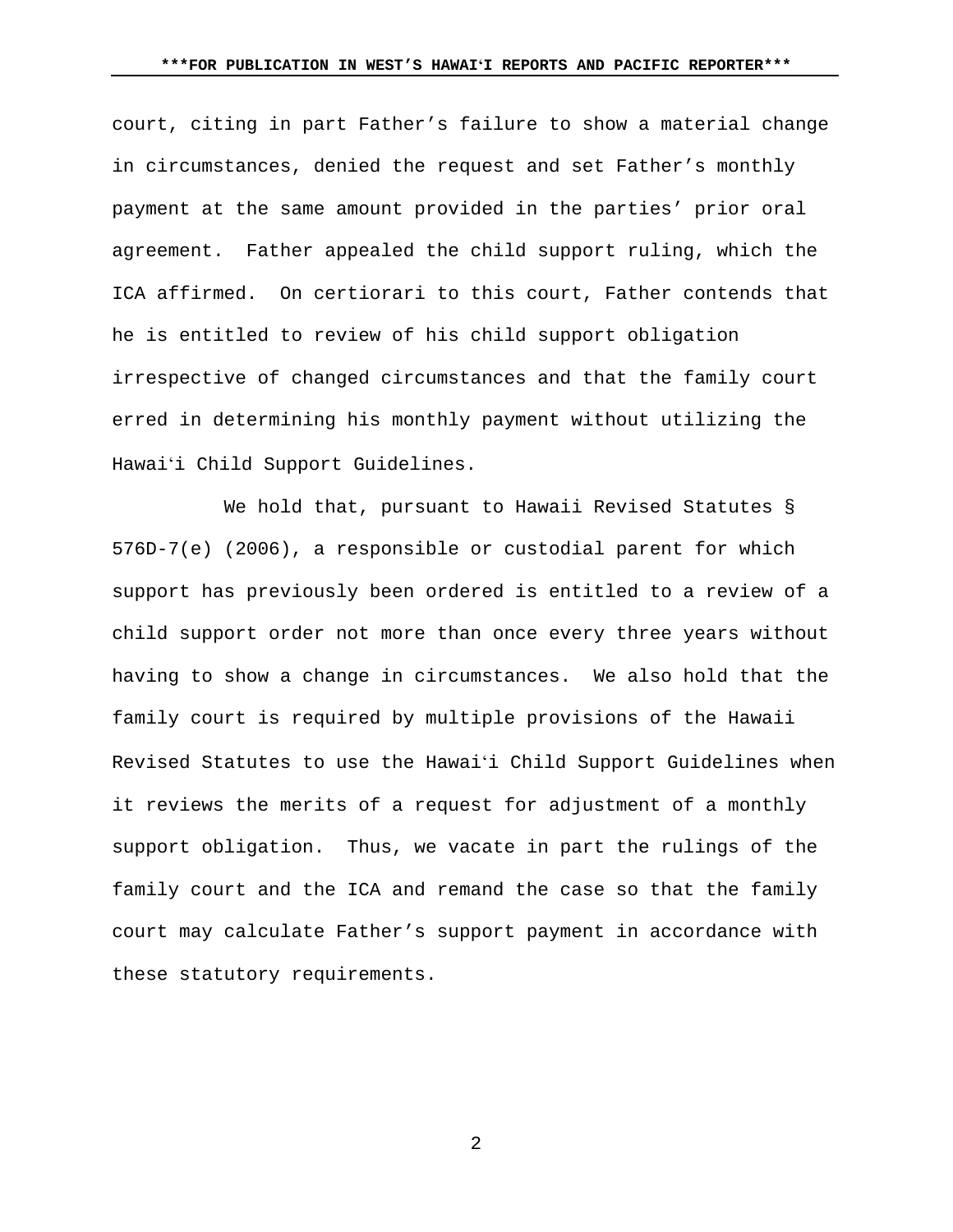#### **I. BACKGROUND**

Child was born to Mother and Father in October 2007. At the time Child was born, Father was employed as a professional football player.

 On February 14, 2008, Mother filed a petition for paternity with the Family Court of the First Circuit (family court). The petition included a Hawaiʻi Child Support Guidelines Worksheet (Guidelines Worksheet) that included Father's income, Mother's income, monthly child care expenses, and health and dental care expenses for Child. The Guidelines Worksheet was prepared by Mother's attorney, signed by both Mother and Father, and stated that Father's payable child support obligation was calculated at \$4,870 per month.

 Following submission of the petition, Father and Mother, with the assistance of Mother's attorney, entered into a stipulated agreement regarding custody, visitation, and child  $support.^1$  On March 19, 2008, Father and Mother memorialized their agreement by filing a stipulation with the family court (2008 Stipulation). In the 2008 Stipulation, the parties agreed that Father would pay Mother \$4,870 per month in child support

<sup>&</sup>lt;u>1</u> Issues relating to custody and visitation are not raised on certiorari and will not be addressed further.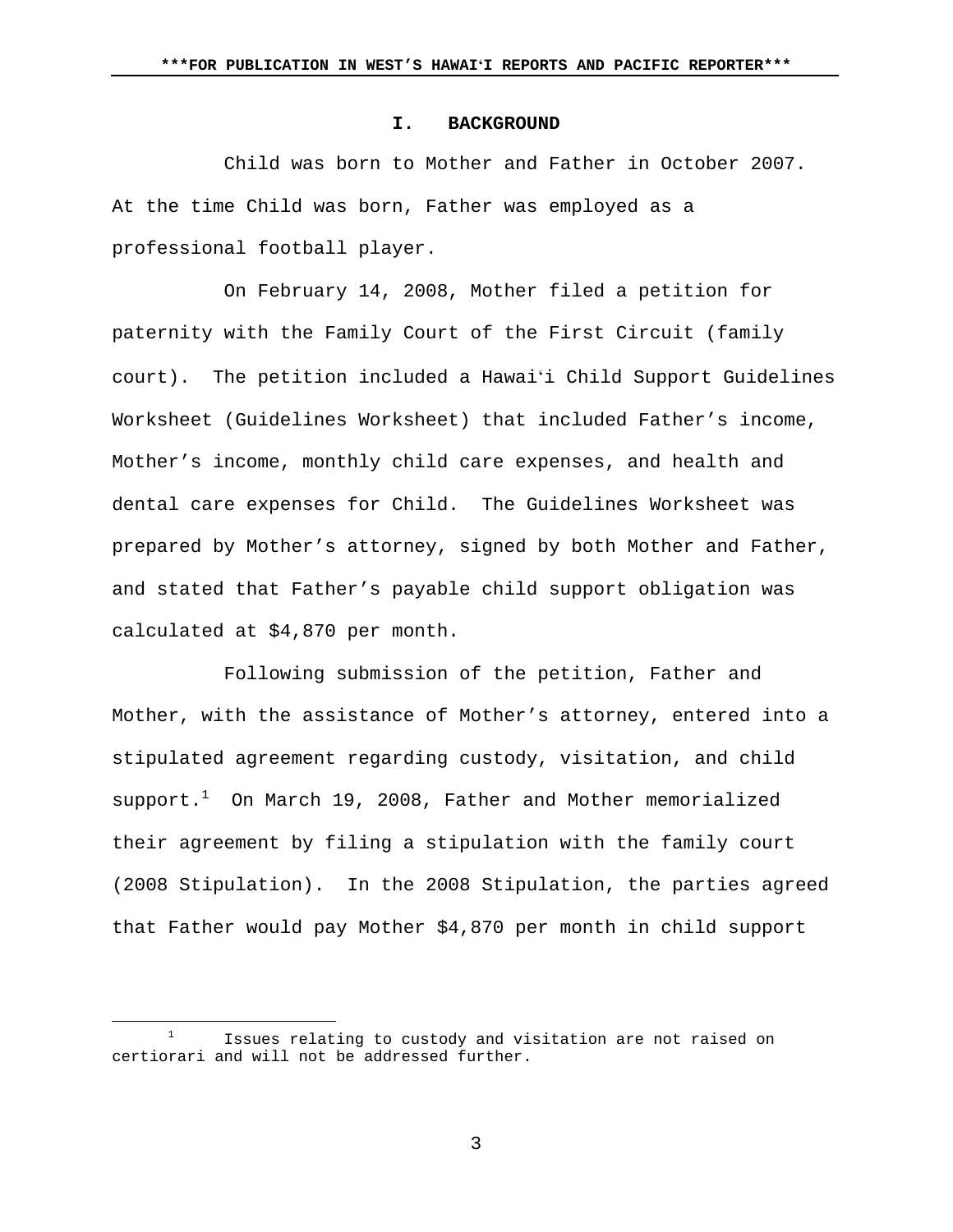starting March 1, 2008. The 2008 Stipulation did not include a Guidelines Worksheet.

 On January 20, 2010, Mother filed with the family court a Motion and Declaration to Modify Child Support. The motion included a Guidelines Worksheet that reflected the incomes of both Mother and Father. The Guidelines Worksheet was signed by Mother and calculated Father's monthly child support obligation at \$16,050. Father's signature does not appear on the Guidelines Worksheet.

On July 21, 2010, Father and Mother amended their child support agreement by filing a stipulation to modify the 2008 Stipulation (2010 Stipulation). In the 2010 Stipulation, Father agreed to pay Mother \$8,500 per month in child support and deposit \$2,500 per month into a savings account for Child, effective June 2010. A Guidelines Worksheet was also not included with the 2010 Stipulation.

In October 2010, Father was released from employment as a professional football player. By oral agreement in February 2011 (2011 Agreement), Mother and Father reduced Father's monthly child support obligation to \$3,500 in light of Father's loss of employment. No written agreement was filed with the family court memorializing the reduction in Father's child support payment.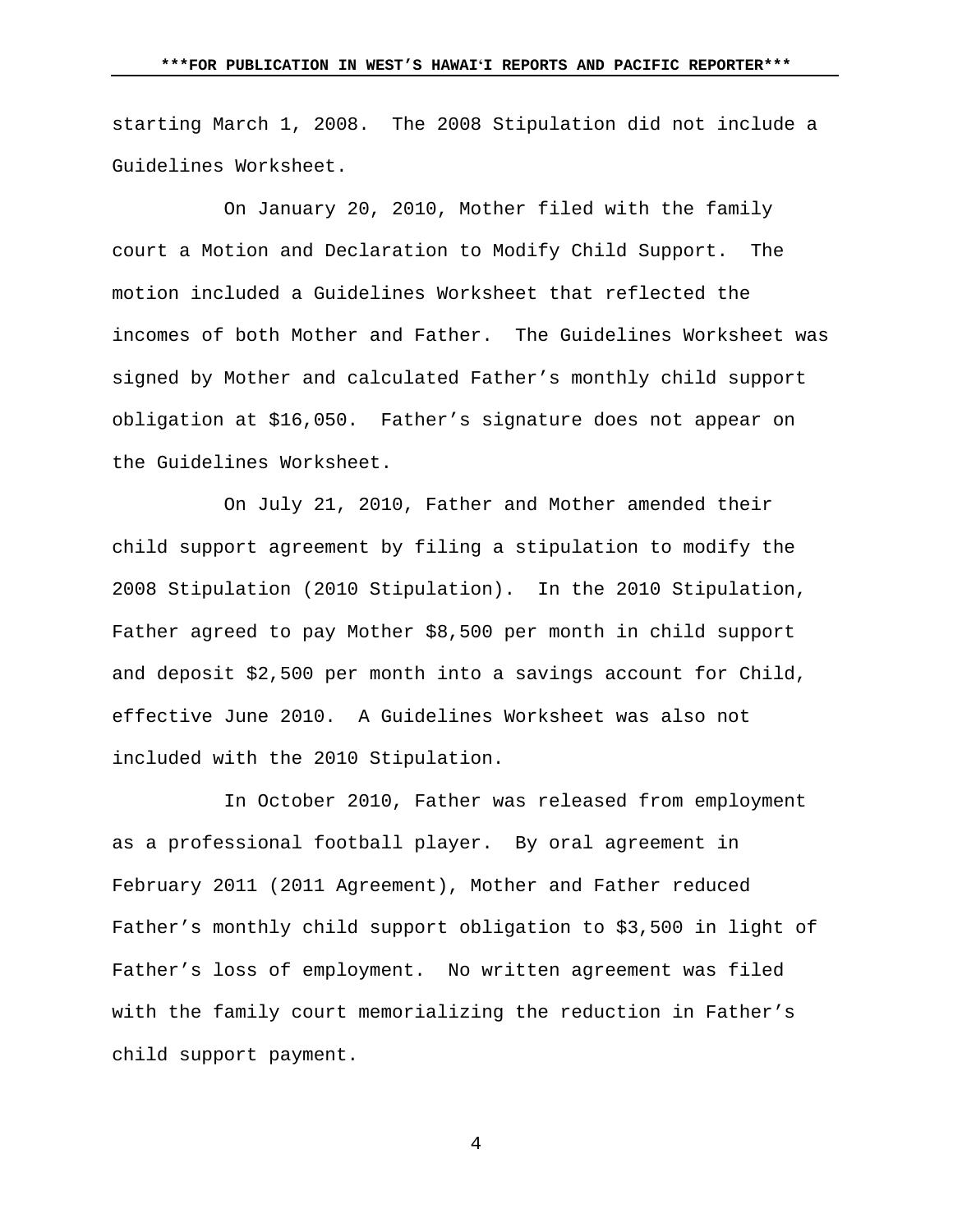In November 2012, Father married his current spouse. Father related that he depleted the savings accrued from his employment as a professional football player by the end of 2012. In explaining his depleted savings at trial, Father referred to an expenditure of \$200,000 for his wedding and payment of various other debts and expenses.

According to Father, as his funds started to dwindle, he realized that he could not continue to pay the previously agreed-upon \$3,500 per month. Father testified that as a result, he initiated contact with Mother to reduce child support and the parties orally agreed to lower support towards the end of 2012. Father could not recall whether this agreement lowered support to \$2,000 or \$1,500 per month. Mother testified that she did not agree to further reduce child support in 2012 and that Father unilaterally decided to decrease support to \$1,500 per month without saying anything to her. In late 2012, Father began making monthly child support payments between \$1,500 and \$2,000. Towards the end of 2013, Father stopped paying child support.

 Father testified that his spouse pays for all family living expenses because of his reduced savings. Father, who is a college graduate, indicated that he remains unemployed, citing a sports-related injury and a pending disability claim.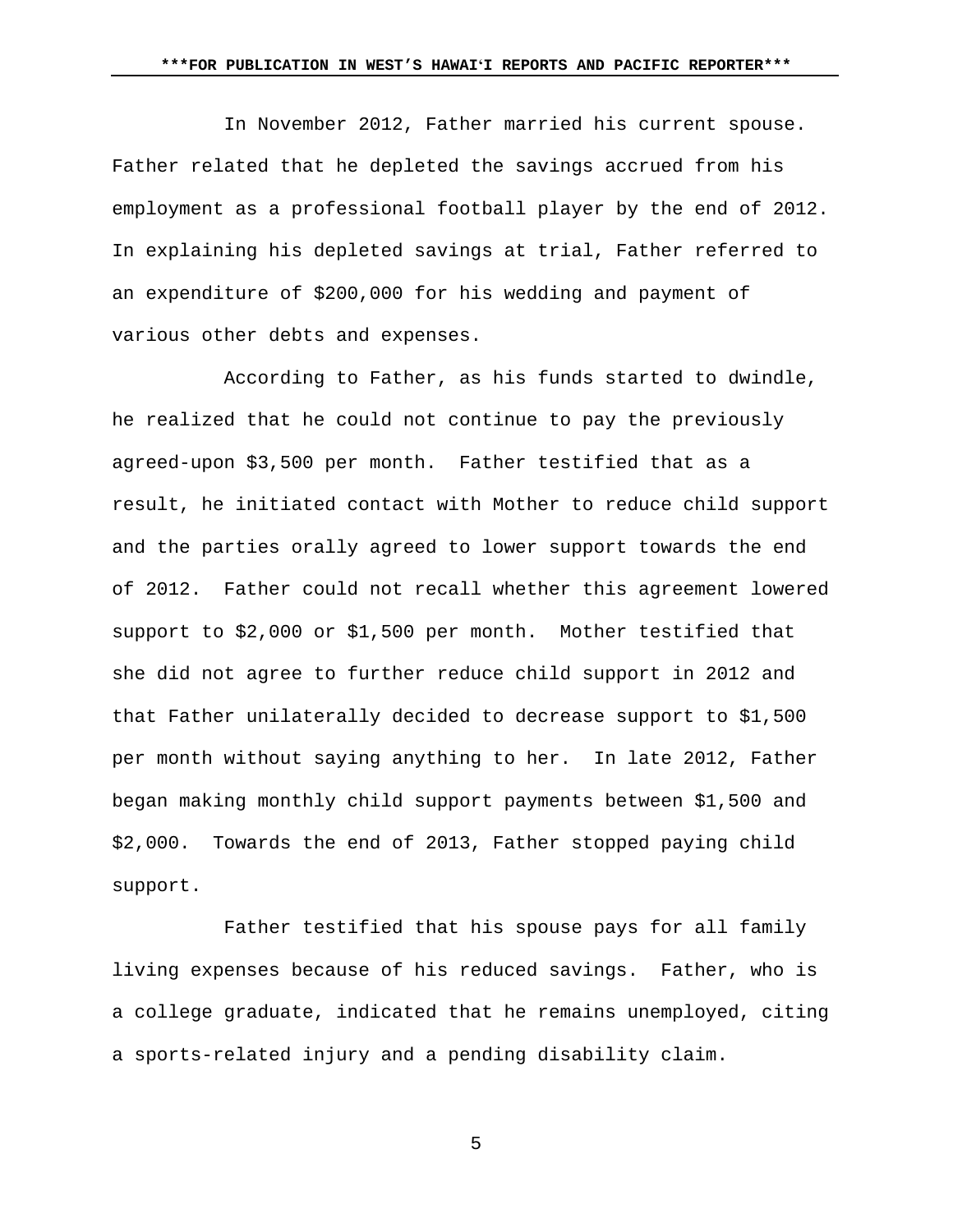### **II. FAMILY COURT PROCEEDINGS**

On August 19, 2013, Father filed a Motion for Relief after Judgment or Order and Declaration (Motion for Relief) requesting that the family court recalculate his child support obligation based on the parties' current incomes. On September 18, 2013, Mother filed a motion to award her sole legal custody of Child, enforce the 2010 Stipulation, and for attorneys' fees.<sup>2</sup>

On October 7, 2013, pursuant to an agreement between the parties, the family court ordered that (1) all issues raised by Mother and Father would be tried together, (2) the parties were to engage in mediation, and (3) beginning in October 2013 and going forward, Father would pay child support in the amount of \$3,500 per month pending resolution of the motions at mediation or trial (Pretrial Order).<sup>3</sup>

The family court held a six-day trial pertaining to the parties' motions that began on June 16, 2014, and concluded on September 16, 2014. The court heard testimony on the matter of child support as stated above. $^4$  On December 30, 2014, the family court entered an Order Re: Trial (Trial Order)

 $\begin{array}{c|c}\n\hline\n\end{array}$  $2^2$  The Honorable Jennifer L. Ching presided in the proceedings in this case.

<sup>3</sup> There is no indication in the Pretrial Order that the Guidelines were used to calculate the \$3,500 monthly support obligation.

<sup>4</sup> The family court also received testimony relating to other issues not before this court.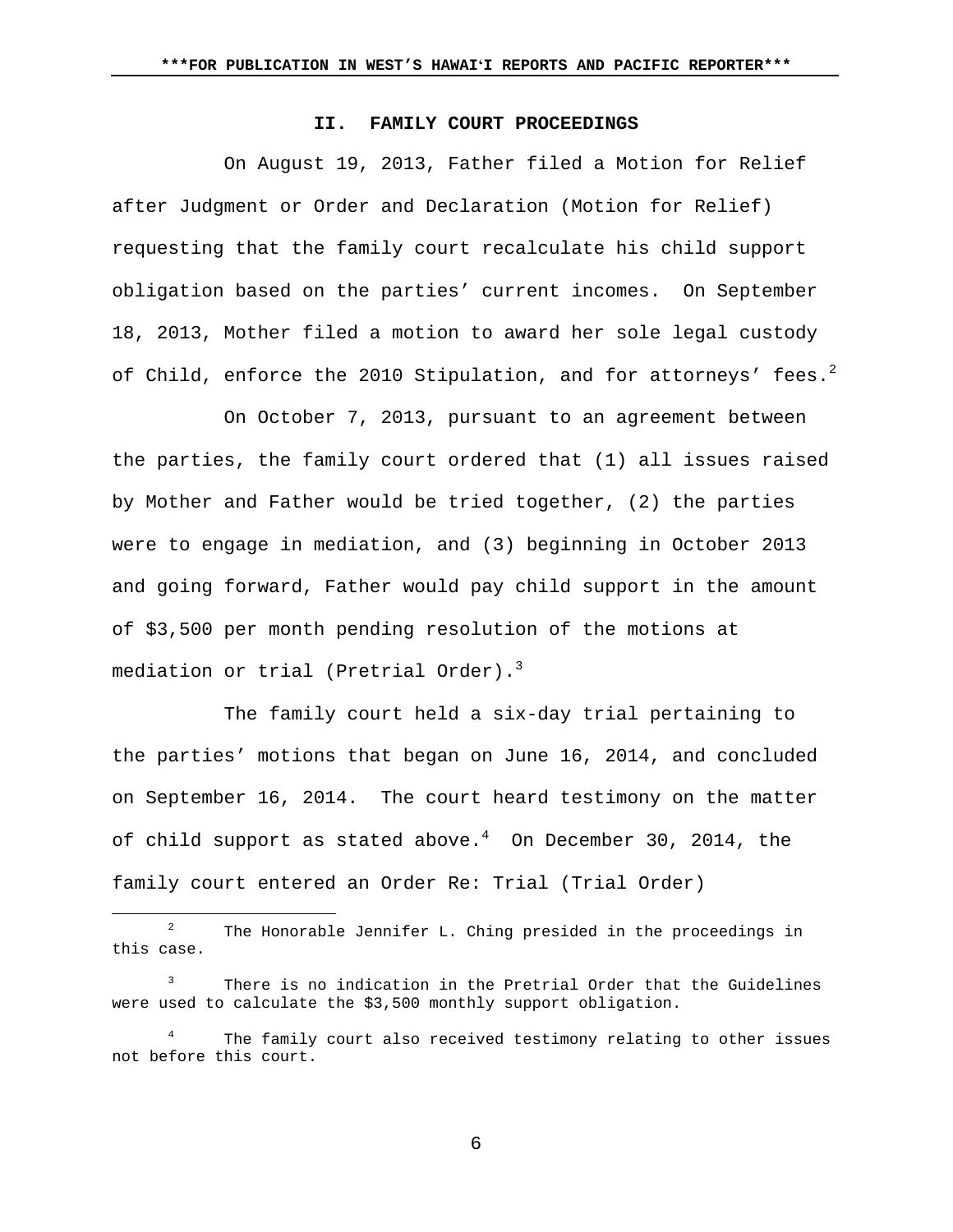determining Father's child support as \$3,500 per month, effective February 1, 2011.

 In its Findings of Fact and Conclusions of Law, the court found that on or about February 2011, the parties orally agreed to set child support at \$3,500 per month. The court found that Father's testimony regarding an alleged agreement in 2012 to lower the amount to \$2,000 or \$1,500 per month lacked credibility.

 The family court also found that Father was a college graduate and had not sought work following his 2010 employment termination. However, the court made no findings regarding Father's potential earning capacity, Father's assets, or any joint assets held with Father's spouse.

 With regard to Father's request for modification of his monthly child support obligation, the family court found that Father "failed to meet his burden of proof" to show that the \$3,500 support obligation that the parties agreed to should be modified. The court also found that there had been no "material change of circumstances" from the 2011 Agreement, which set child support at \$3,500 per month. $^5$  Based on these

(continued. . .)

 $\frac{1}{5}$ 

 $5$  The relevant findings of fact (FOFs) state as follows:

 <sup>52.</sup> Father failed to meet his burden of proof to show that the \$3,500 monthly child support agreed to should be modified, or the amount of any warranted modification.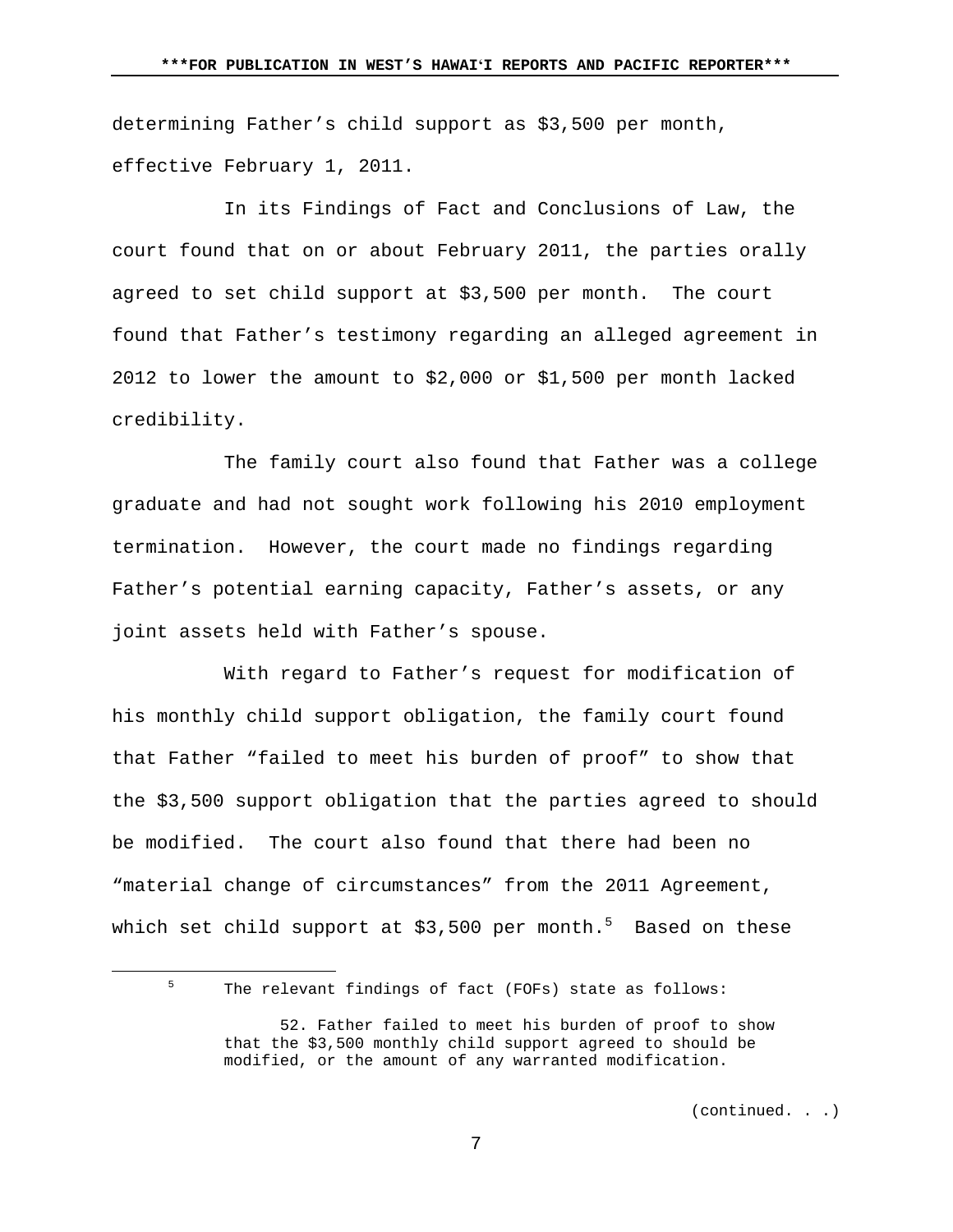findings, the court determined that Father owed Mother \$64,490 in past due child support through January 2015.

 In its conclusions of law, the family court quoted the requirement of Hawaii Revised Statutes (HRS) § 584-15(e) (2006) that the Hawaiʻi Child Support Guidelines (Guidelines) were to be utilized in determining the amount to be paid by a parent for support of a child. However, there is no indication in its findings of fact or conclusions of law that the family court applied the Guidelines in considering Father's support obligation. Rather, the court concluded that Father had not proved that the \$3,500 per month amount agreed to by the parties in the 2011 Agreement and in the Pretrial Order should be modified and that it was "appropriate and fair" that support be set at that amount.  $6$ 

(. . .continued)

i

 53. There has not been any material change of circumstances from the time when Father agreed to child support in the amount of \$3,500 per month.

6

The relevant conclusions of law (COLs) state the following:

 7. Father has not proven that the \$3,500 per month child support that was agreed to by the parents (in approximately December of 2010); and agreed to and ordered in the [Pretrial Order], should be modified.

 8. It is appropriate and fair that Father's monthly child support commencing February 1, 2011, and his current monthly child support, be \$3,500.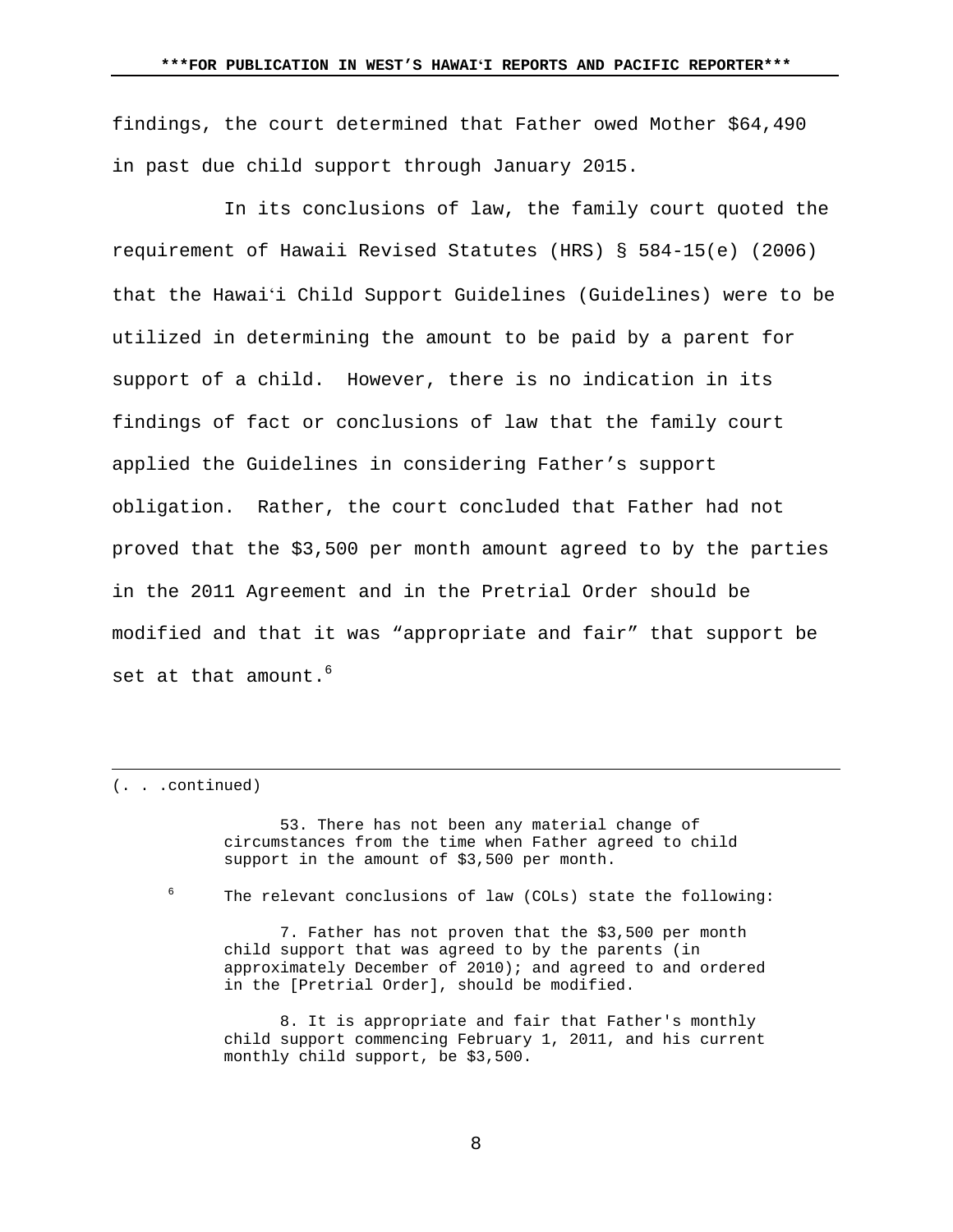The family court entered an Order Re: Child Support Arrears on January 21, 2015 (Arrears Order), providing for \$64,490 in past due child support.

#### **III. ICA PROCEEDINGS**

 Father appealed the Trial Order and Arrears Order to the Intermediate Court of Appeals (ICA), $^7$  arguing that the family court erred when it denied his request for child support modification, set monthly child support in the amount of \$3,500 effective February 1, 2011, and concluded that Father owed Mother \$64,490 in child support arrears. Specifically, Father submitted that the family court had failed to calculate his monthly child support obligation using the Guidelines as required by the Hawaii Revised Statutes. Father also contended that he had made a sufficient showing to receive a reduction of his monthly child support payment.<sup>8</sup>

In its June 15, 2016 published opinion (Opinion), the ICA determined that the family court had not erred in rejecting

<sup>&</sup>lt;u>7</u> At oral argument before this court, it was disclosed that Father stopped paying monthly child support pending appeal of this case. Oral Argument at 42:15-41, PO v. JS, SCWC-15-0000048 (2017), http://oaoa.hawaii.gov/jud/oa/17/SCOA\_020217\_SCWC\_15\_48.mp3. Testimony at trial suggests that Father's last support payment was made in late 2013. We observe that there was no stay entered by the family court authorizing cessation of child support payments.

<sup>8</sup> Additionally, Father argued that Mother should be barred from requesting past due child support under the principles of laches and/or equitable estoppel. The ICA rejected this argument, PO  $v$ . JS, 138 Hawai'i 109, 123, 377 P.3d 50, 64 (App. 2016), and because Father has not raised it on certiorari, it is not further addressed.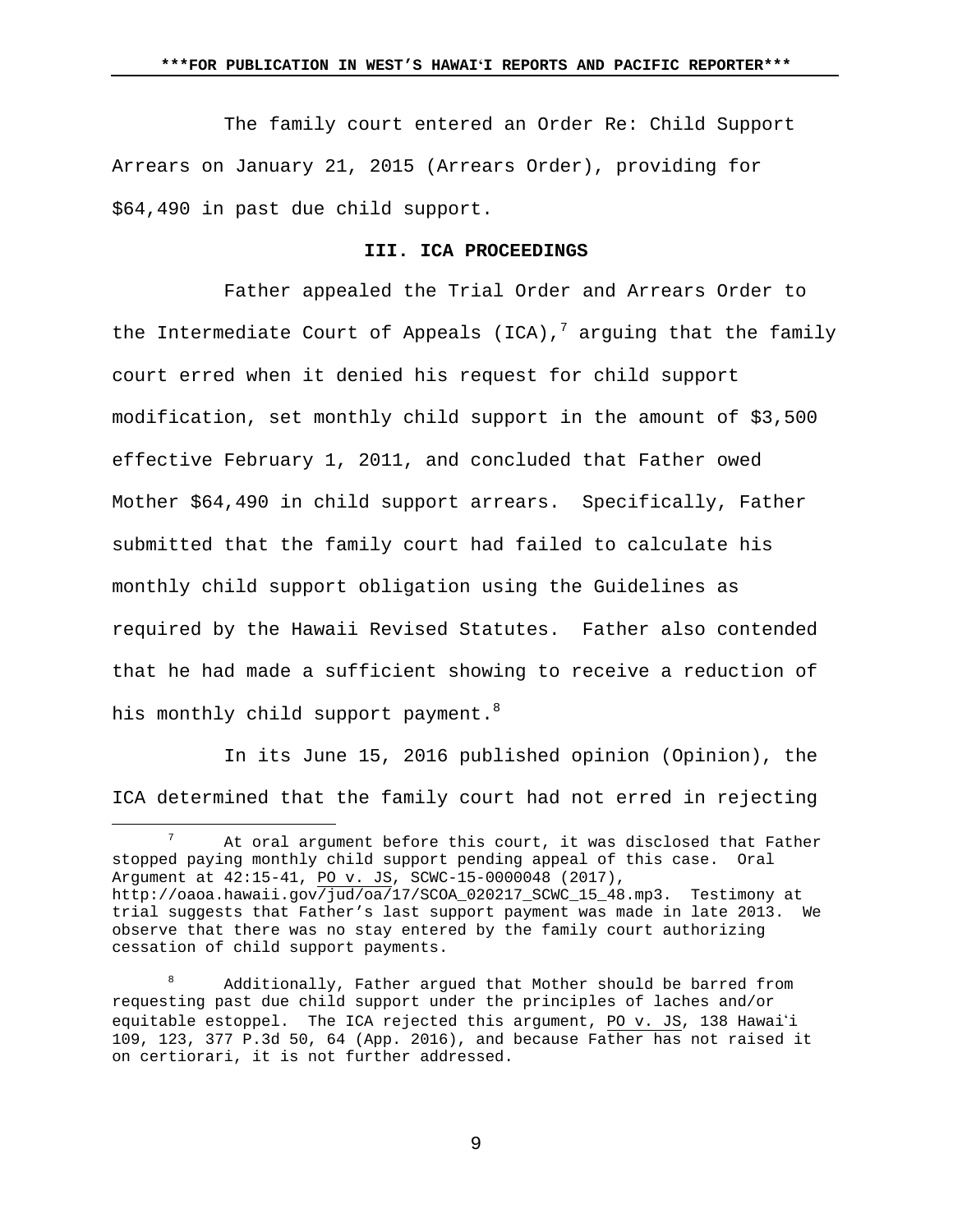Father's request for child support modification. PO v. JS, 138 Hawai'i 109, 122, 377 P.3d 50, 63 (App. 2016). The ICA quoted Davis v. Davis, 3 Haw. App. 501, 506, 653 P.2d 1167, 1170 (1982), for the proposition that a party seeking to modify an existing child support obligation must show that there has been a "substantial and material change in the relevant circumstances so as to permit consideration of the modification request." PO v. JS, 138 Hawai'i at 122, 377 P.3d at 63. The ICA considered the most recently enforceable child support agreement by which to measure changed circumstances to be the 2011 Agreement to reduce Father's payment to \$3,500 per month. $^9$   $\,$   $\,$  Id.  $\,$  The ICA  $\,$ agreed with the family court's determination that Father's wedding expenses and debt payments in 2012 did not constitute a material change in circumstances sufficient to warrant a modification of the child support amount set by the 2011 Agreement. Id.

 The ICA then addressed Father's contention that the family court should have utilized the Guidelines in setting his monthly child support obligation. Id. at 122-23, 377 P.3d at 63-64. The ICA cited HRS § 571-52.5 (2006), which requires the

 <sup>9</sup> <sup>9</sup> The ICA noted Father's testimony that the parties had agreed to further reduce child support in 2012, but stated that it would not reverse the family court's finding that Father's testimony on this issue was not credible because it was supported by substantial evidence in the record and not clearly erroneous. PO v. JS, 138 Hawai'i at 121, 377 P.3d at 62.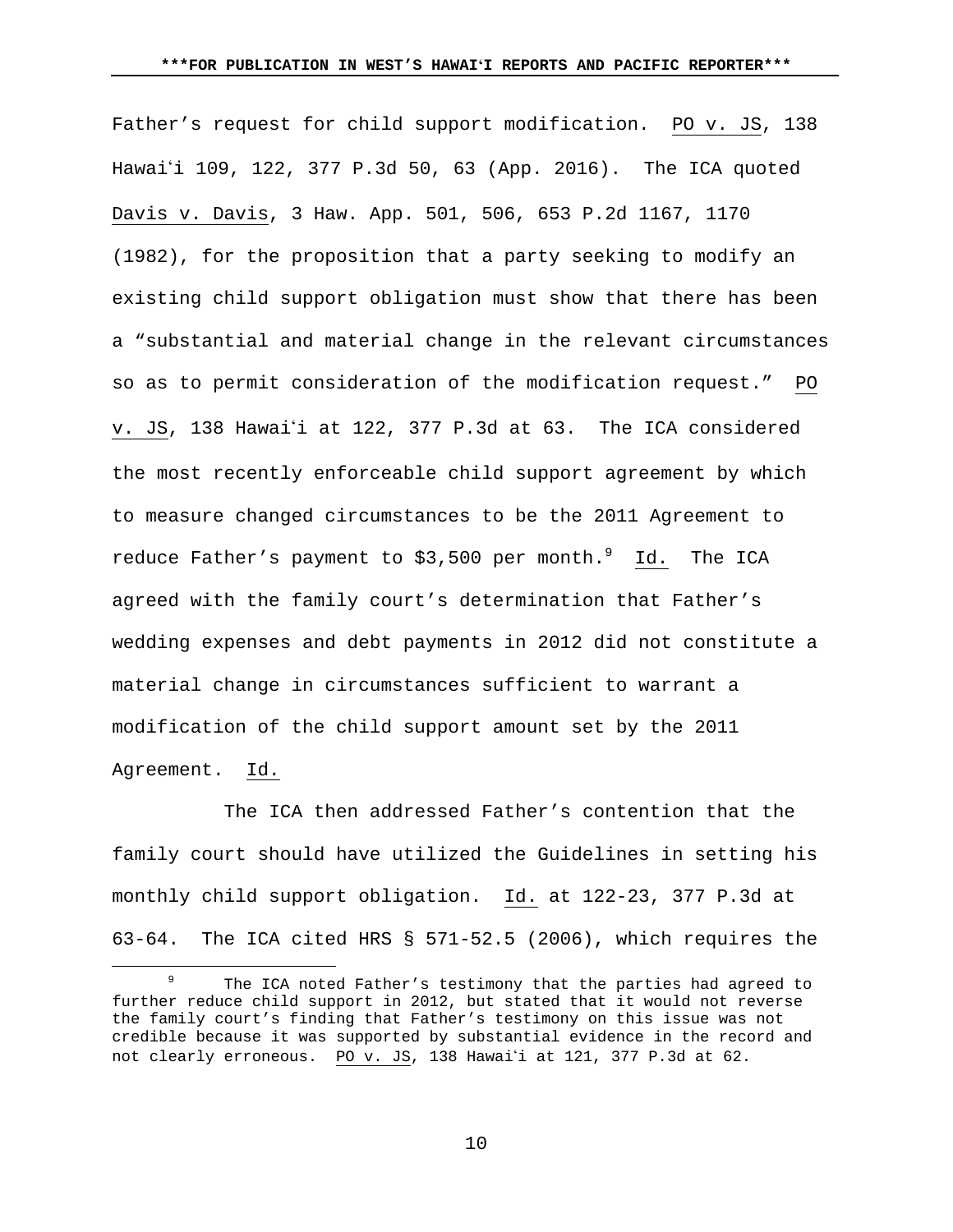court to use the Guidelines when establishing or modifying a child support order "except when exceptional circumstances warrant departure." Id. The ICA concluded that the family court could have declined to use the Guidelines because it found that the existence of the 2011 Agreement to reduce child support was an "exceptional circumstance." Id. at 123, 377 P.3d at 64. Thus, the ICA could not "conclude that enforcing the February 2011 Agreement without reliance on the Guidelines was a manifest abuse of discretion." Id. The ICA also held that the family court did not abuse its discretion in setting Father's past due child support at \$64,490. Id. at 123-24, 377 P.3d at 64-65.

 Based on separate errors not raised on certiorari to this court, $10$  the ICA vacated in part the family court's Trial Order and Arrears Order and remanded the case for proceedings consistent with its Opinion. Id. at 124, 377 P.3d at 65.

#### **IV. STANDARDS OF REVIEW**

The family court's [findings of fact (FOFs)] are reviewed on appeal under the "clearly erroneous" standard. A FOF is clearly erroneous when (1) the record lacks substantial evidence to support the finding, or (2) despite substantial evidence in support of the finding, the appellate court is nonetheless left with a definite and firm conviction that a mistake has been made. "Substantial evidence" is credible

 $10$  The ICA held that the family court erred when it (1) waived the psychologist-client privilege held by Child without determining whether waiving the privilege and allowing the psychologist to testify at trial was in the best interests of Child, and (2) concluded that Father had not demonstrated a material change in circumstances warranting a change of the parties' visitation schedule. PO v. JS, 138 Hawai'i at 118, 120, 377 P.3d at 59, 61.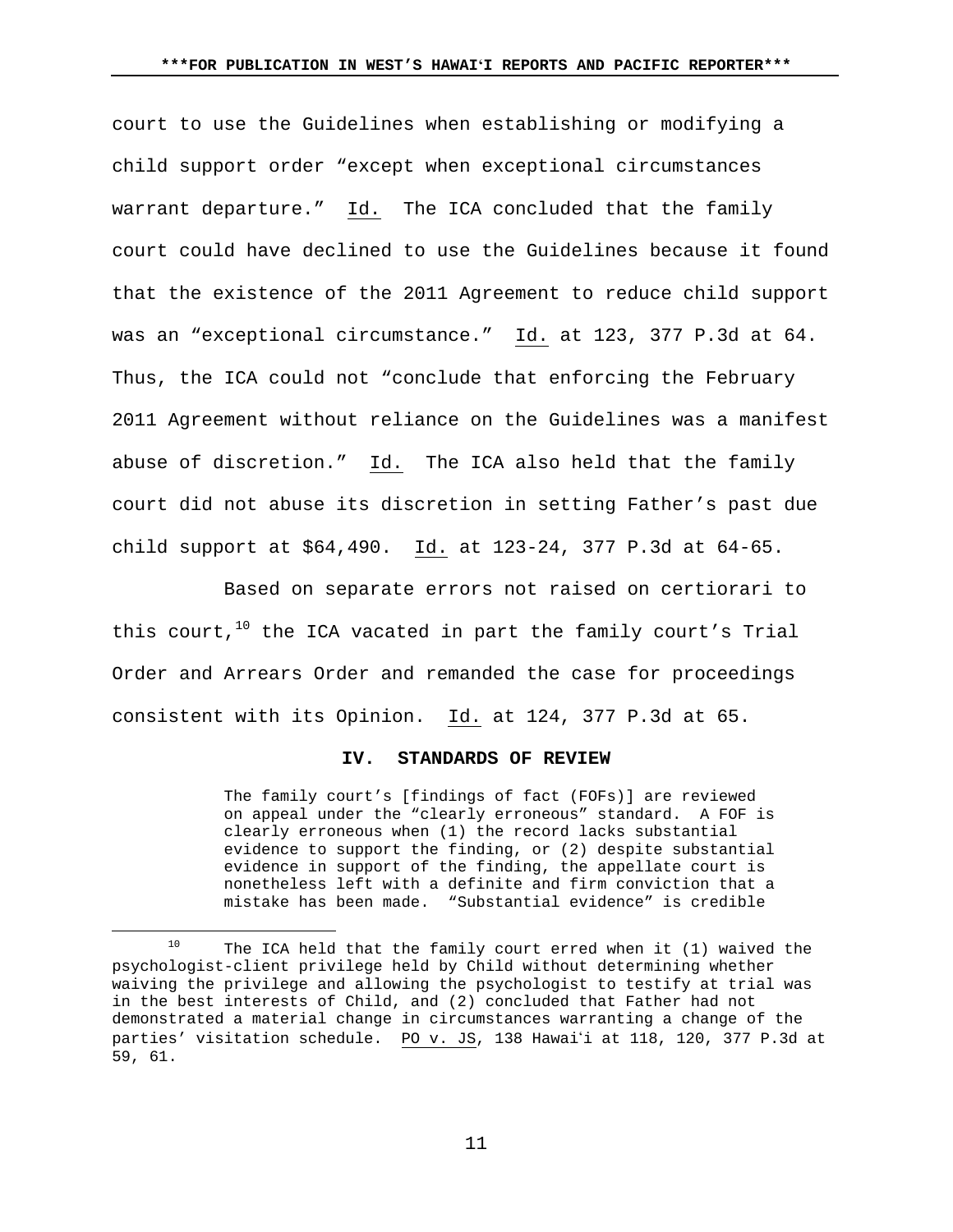evidence which is of sufficient quality and probative value to enable a person of reasonable caution to support a conclusion.

Kakinami v. Kakinami, 127 Hawaiʻi 126, 136, 276 P.3d 695, 705 (2012) (quoting Fisher v. Fisher, 111 Hawaiʻi 41, 46, 137 P.3d 355, 360 (2006)). A family court's conclusions of law are reviewed de novo. Id.

## **V. DISCUSSION**

 On certiorari, Father argues that he has the right under Hawaiʻi law to a review of his child support obligation once every three years irrespective of changed circumstances and that the family court erred in applying a different standard. Father also contends that in considering his request for modification, the family court was required to calculate his support payment by utilizing the Guidelines. Because the family court did not use the Guidelines, Father submits that the court erred in setting child support at \$3,500 per month as of February 1, 2011. Mother responds that the family court acted reasonably in declining to reduce Father's monthly child support payment.

## **A. Request for Review and Modification of Child Support Order**

 Father first contends that Hawaiʻi law entitles him to a review of his monthly child support obligation once every three years without having to show a change in circumstances.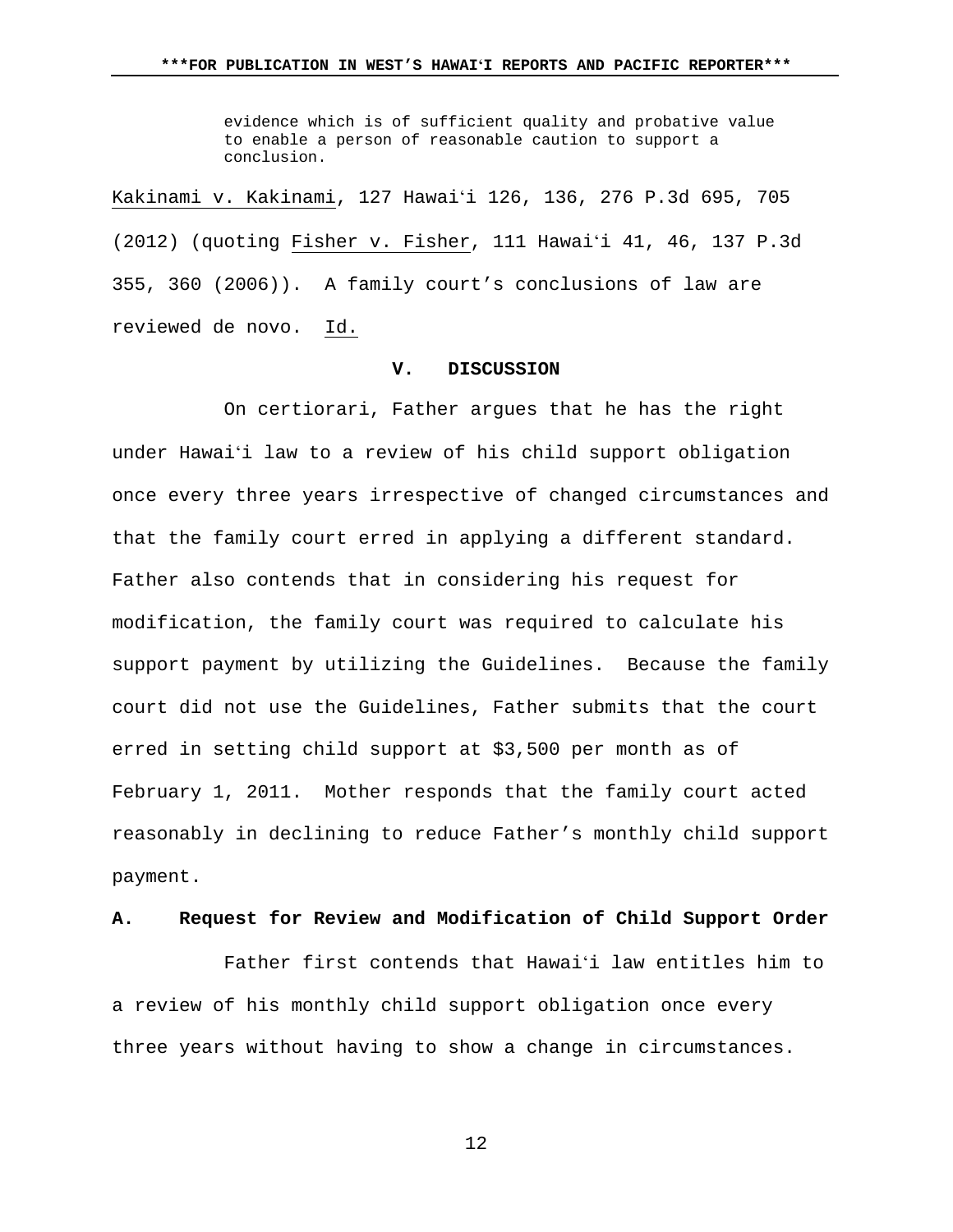Chapter 576D of the Hawaii Revised Statutes, entitled "Child Support Enforcement," establishes the Child Support Enforcement Agency (CSEA), the Guidelines, and other matters specific to child support orders. HRS § 576D-7(e) provides the right to petition the family court for a review and modification of a child support order:

> The responsible or custodial parent for which child support has previously been ordered shall have a right to petition the family court or the child support enforcement agency not more than once every three years for review and adjustment of the child support order without having to show a change in circumstances. The responsible or custodial parent shall not be precluded from petitioning the family court or the child support enforcement agency for review and adjustment of the child support order more than once in any three-year period if the second or subsequent request is supported by proof of a substantial or material change of circumstances.

HRS § 576D-7(e) (2006) (emphases added). Thus, the responsible or custodial party is entitled to a review and reassessment of a child support order once every three years "without having to show a change in circumstances." Id.: see also HRS § 576E-14(d) (2006) (same in administrative child support proceedings); HRS § 580-47(e) (2006) (same following divorce proceedings). An individual who seeks review of a child support order more than once "in any three-year period" may do so provided the request is supported by proof of a substantial or material change in circumstances. $^{11}$  HRS § 576D-7(e).

 $11$  Unlike in Waldecker v. O'Scanlon, where this court held that a petitioner need not demonstrate a material change in circumstances to obtain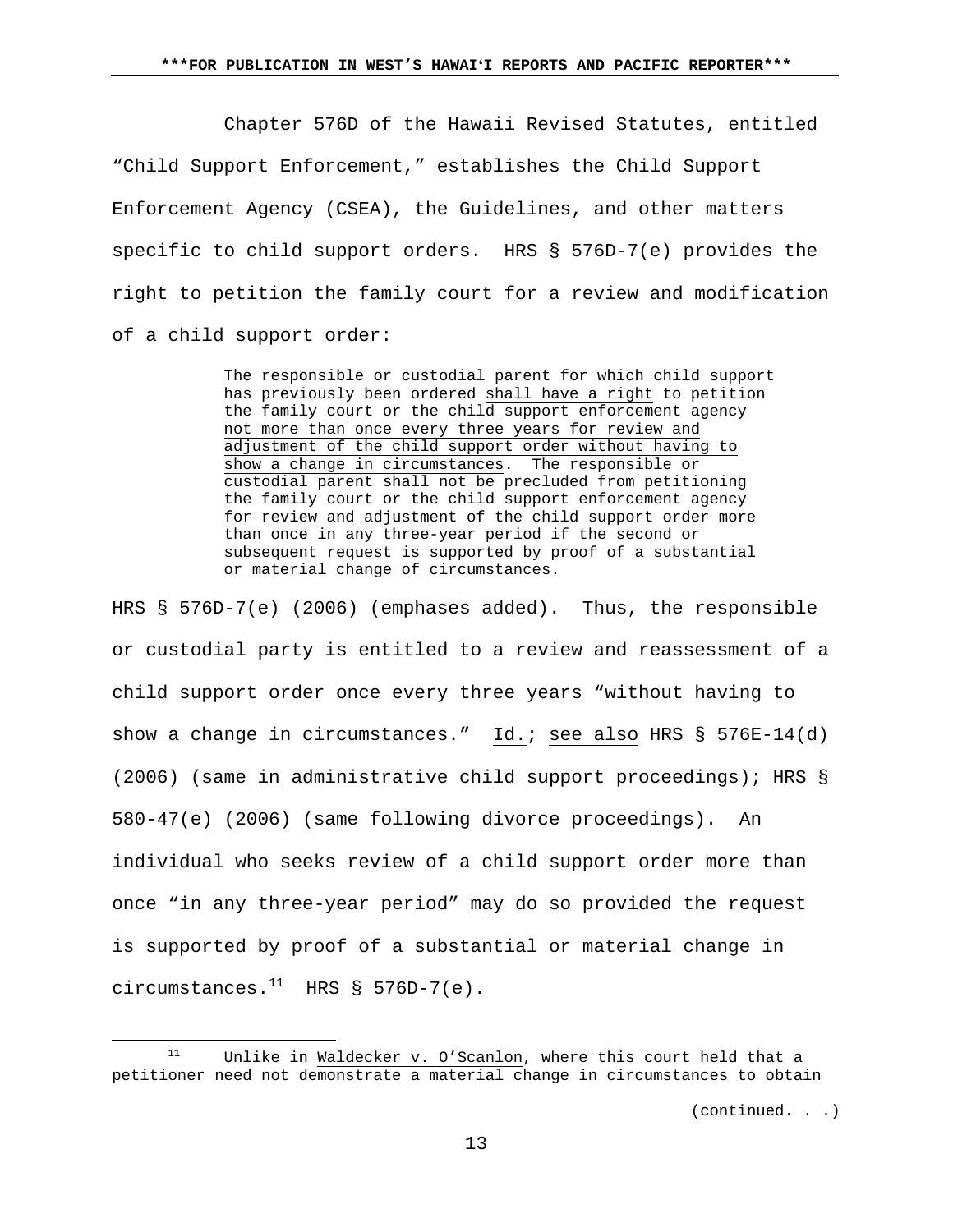The right to review of a child support order not more than once every three years was included in Hawaii's child support enforcement framework by legislative enactment in 1997. See 1997 Haw. Sess. Laws Act 293, § 28 at 664-65. This right was codified at HRS § 576D-7(e) with respect to judicial child support enforcement, HRS § 576E-14(d) regarding administrative child support enforcement, and HRS § 580-47(e) as it relates to child support orders and divorce proceedings. See supra. Thus, as a result of these 1997 amendments, an individual is entitled to receive review of an existing child support order without showing changed circumstances "not more than once every three years." HRS § 576D-7(e); HRS § 576E-14(d); HRS § 580-47(e).

 In this case, the family court found that there had been no "material change of circumstances" from the parties' oral 2011 Agreement to set support at \$3,500 per month to the August 19, 2013 filing of Father's Motion for Relief, and, as a result, it concluded that modification was not appropriate. Likewise, the ICA in its Opinion in this case relied on Davis v.

i

<sup>(. . .</sup>continued)

modification of a child custody order, the child support modification statutes require a showing of a substantial or material change in circumstances when review is sought more than once in any three-year period and explicitly reject such a requirement when review is sought not more than once every three years. 137 Hawaiʻi 460, 467-70, 375 P.3d 239, 246-49 (2016) (explaining that child custody statute did not expressly require party seeking review and modification of custody order to demonstrate material change in circumstances and that requirement to do so as developed by caselaw was inconsistent with statute).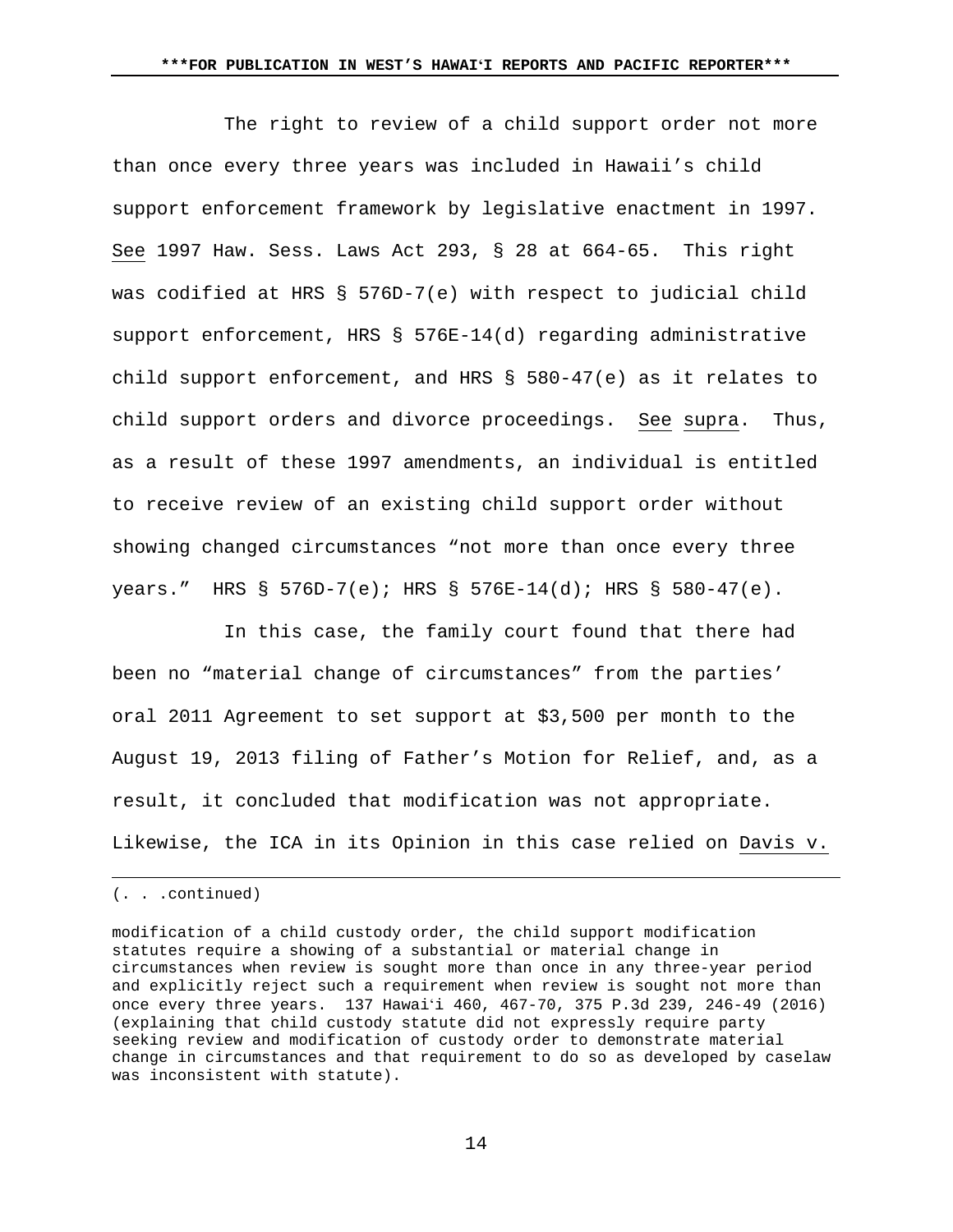Davis, 3 Haw. App. 501, 506, 653 P.2d 1167, 1170 (1982), and determined that Father was required to show a substantial change in circumstances from the 2011 Agreement to receive review of his request for reduction in child support. PO v. JS, 138 Hawai'i 109, 122, 377 P.3d 50, 63 (App. 2016). Neither the family court nor the ICA cited or otherwise acknowledged the impact of HRS § 576D-7(e) on Father's right to review of his monthly support payment.

 There are two possible rationales for the rulings of the family court and the ICA. First, the family court, like the ICA, may have relied on the ICA's 1982 decision in Davis, which held that a request for modification of a child support order must be based on "a substantial and material change in the relevant circumstances which were before the court when it made the original order. $1^{12}$  3 Haw. App. at 505-06, 653 P.2d at 1170 (citing HRS  $\S$  580-47(c) (1976, as amended)). However, any reliance on Davis in this case would be misplaced. Davis was decided by the ICA 15 years before the 1997 legislative enactment that amended the standard for child support modification requests, see supra, and there is no indication

<sup>12</sup> The family court did not affirmatively cite to Davis, but it concluded in its findings of fact that there had "not been any material change of circumstances from the time when Father agreed to child support in the amount of \$3,500 per month."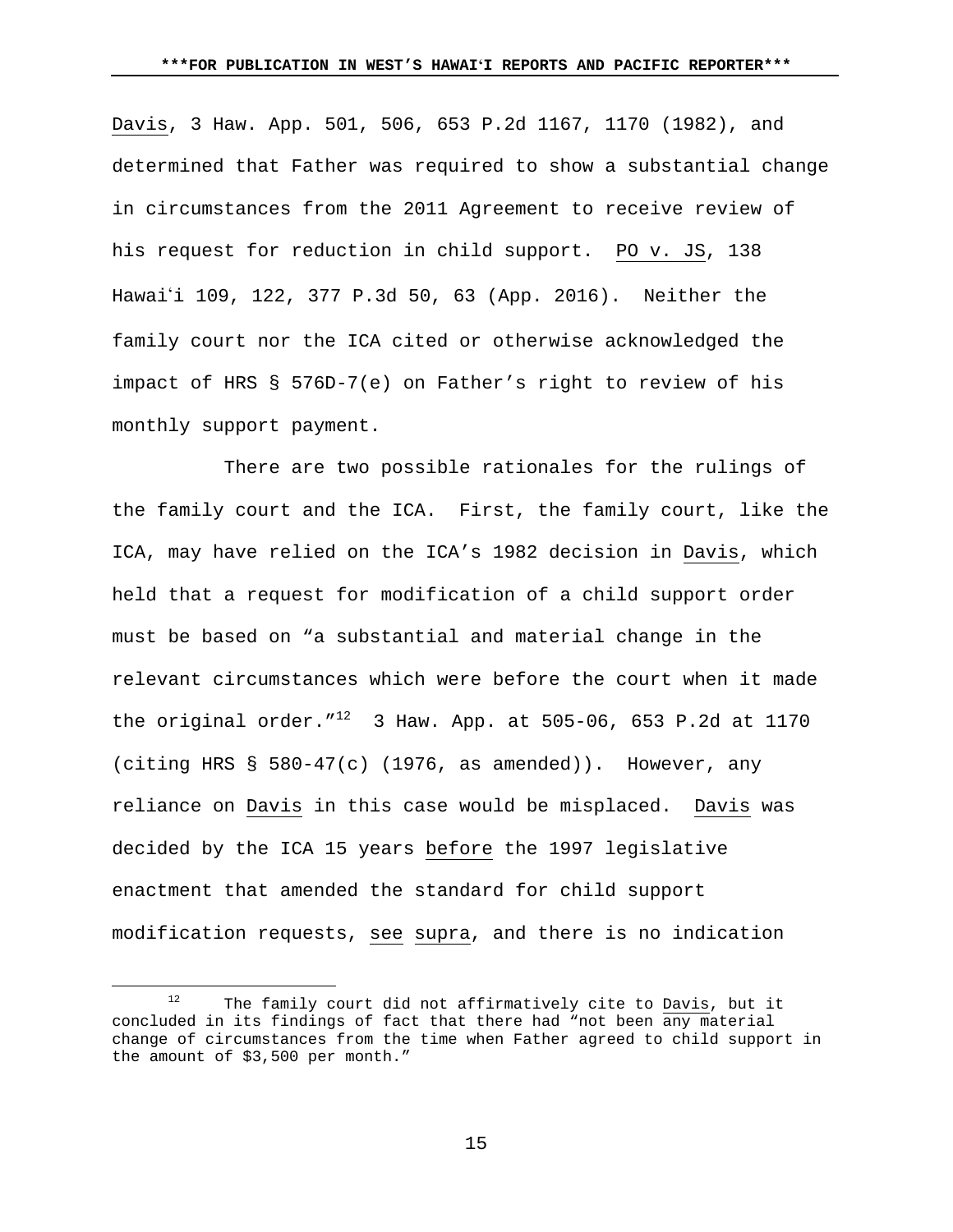from the ICA's Opinion that the impact of these amendments was recognized.<sup>13</sup> To the extent that the family court and the ICA may have relied exclusively on Davis to reject Father's request for child support modification and failed to consider the effect of the enactment of HRS § 576D-7(e) on this case, each held Father to an incorrect standard with respect to review of requests for child support modification.

 Alternatively, the family court and the ICA may have considered that the oral 2011 Agreement to reduce monthly support to \$3,500 constituted the parties' most recent "child support order" and determined that Father's August 19, 2013 Motion for Relief required him to show "a substantial or material change of circumstances" because the motion was a

<sup>13</sup> It is noted that in Jaylo v. Jaylo, the ICA acknowledged the right of a custodial or responsible parent to seek review of a child support order once every three years without having to show a change in circumstances. 124 Hawaiʻi 488, 498–99, 248 P.3d 1219, 1229–30 (App. 2011), vacated on other grounds, 125 Hawaiʻi 369, 262 P.3d 245. However, in several other decisions following the 1997 enactment of HRS §§ 576D-7(e), 576E-14(d), and  $580-47(e)$ , the ICA has cited to Davis for the proposition that "[a] petition to modify an order for child support cannot be based on the same set of facts that were before the court when the original order was made" and that "[t]here must have been substantial and material change in relevant circumstances which were before the court when it made the original order." Rao v. Rao, 121 Hawaiʻi 541, 221 P.3d 519 (App. 2009) (mem.); see also Hoernig v. Hoernig, 129 Hawaiʻi 427, 301 P.3d 1268 (App. 2013) (SDO); Jackson v. Jackson, 137 Hawaiʻi 206, 366 P.3d 1085 (App. 2016) (SDO). It is noted that in none of these cases does the record indicate that a request to modify child support had been made within the three years preceding the request at issue on review, which would have otherwise affected an analysis under HRS § 576D-7(e). To the extent that these cases imply that a party cannot rely on HRS  $\S$ § 576D-7(e), 576E-14(d), and 580-47(e) to request review of a support order not more than once every three years absent a showing of changed circumstances, they are incorrect.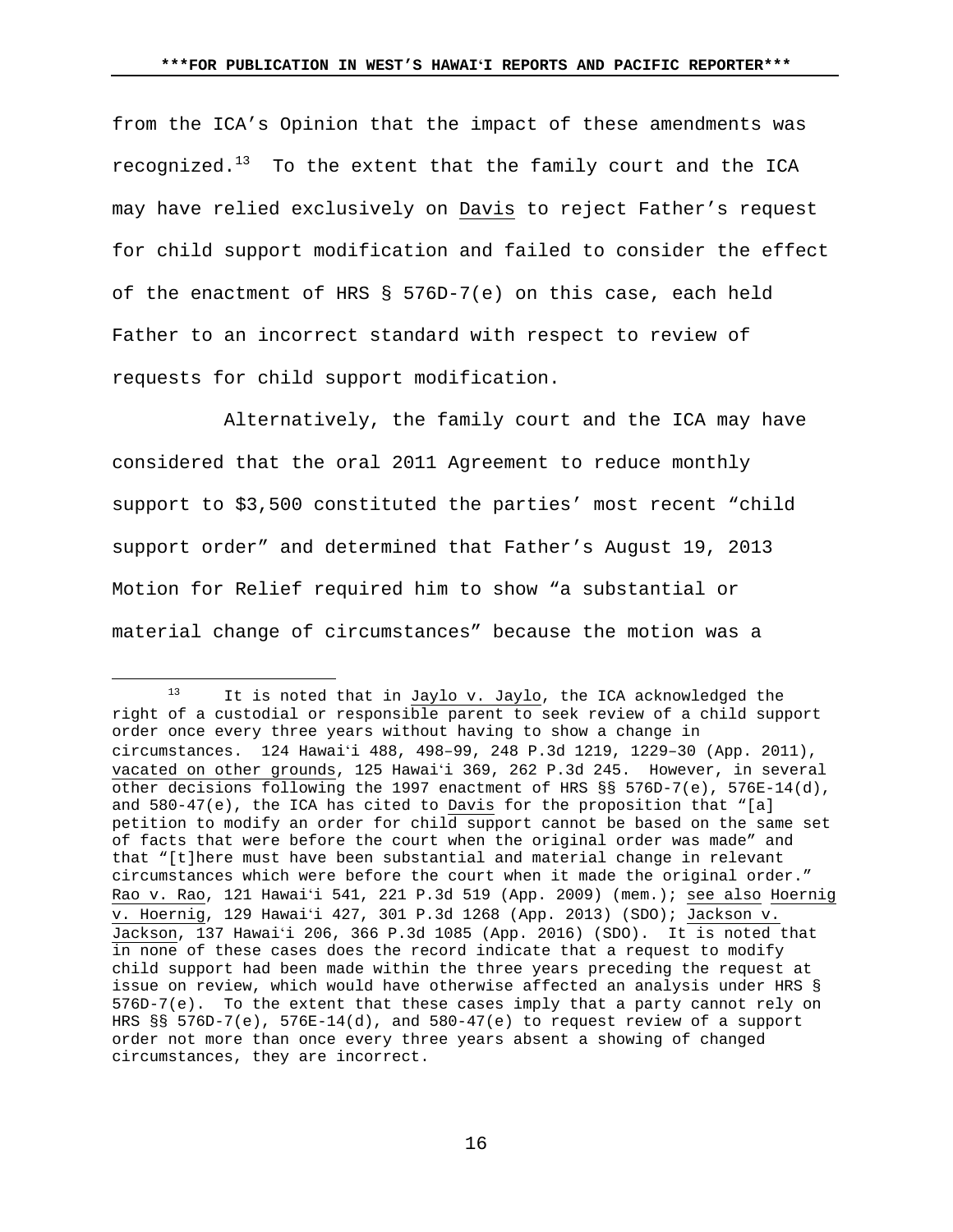"subsequent request" for adjustment of support within "any three-year period." HRS § 576D-7(e).<sup>14</sup> However, as noted, no reference was made to HRS § 576D-7(e) or its substantive principles in the family court's rulings or in the ICA's Opinion.

 In any event, Father and Mother's oral 2011 Agreement to modify Father's child support obligation is not relevant to an analysis of the right to review of a "child support order" under HRS § 576D-7(e). The 2011 Agreement was not memorialized in writing and filed with the family court. As such, it does not constitute a "child support order" within the meaning of HRS § 576D-7(e). See HRS § 576D-1 (2006) (defining "order of support" as "a judgment, decree, or order, whether temporary, final, or subject to modification, issued by a court or an administrative agency of competent jurisdiction, for the support and maintenance of a child"); HRS § 576E-1 (2006) (defining "support order" for purposes of administrative child support proceedings as "an obligation determined by a court or duly authorized administrative agency, for the maintenance of a dependent child"); HRS § 576B-102 (2006) (defining "child

 <sup>14</sup> Because the July 21, 2010 Stipulation filed with the family court, rather than the oral 2011 Agreement, is the relevant "child support order" for purposes of HRS § 576D-7(e), we do not address whether a party who files an initial request for review and adjustment of a "child support order" within the three-year period immediately following entry of that order must show a "substantial or material change of circumstances" pursuant to the statute. See HRS § 576D-7(e).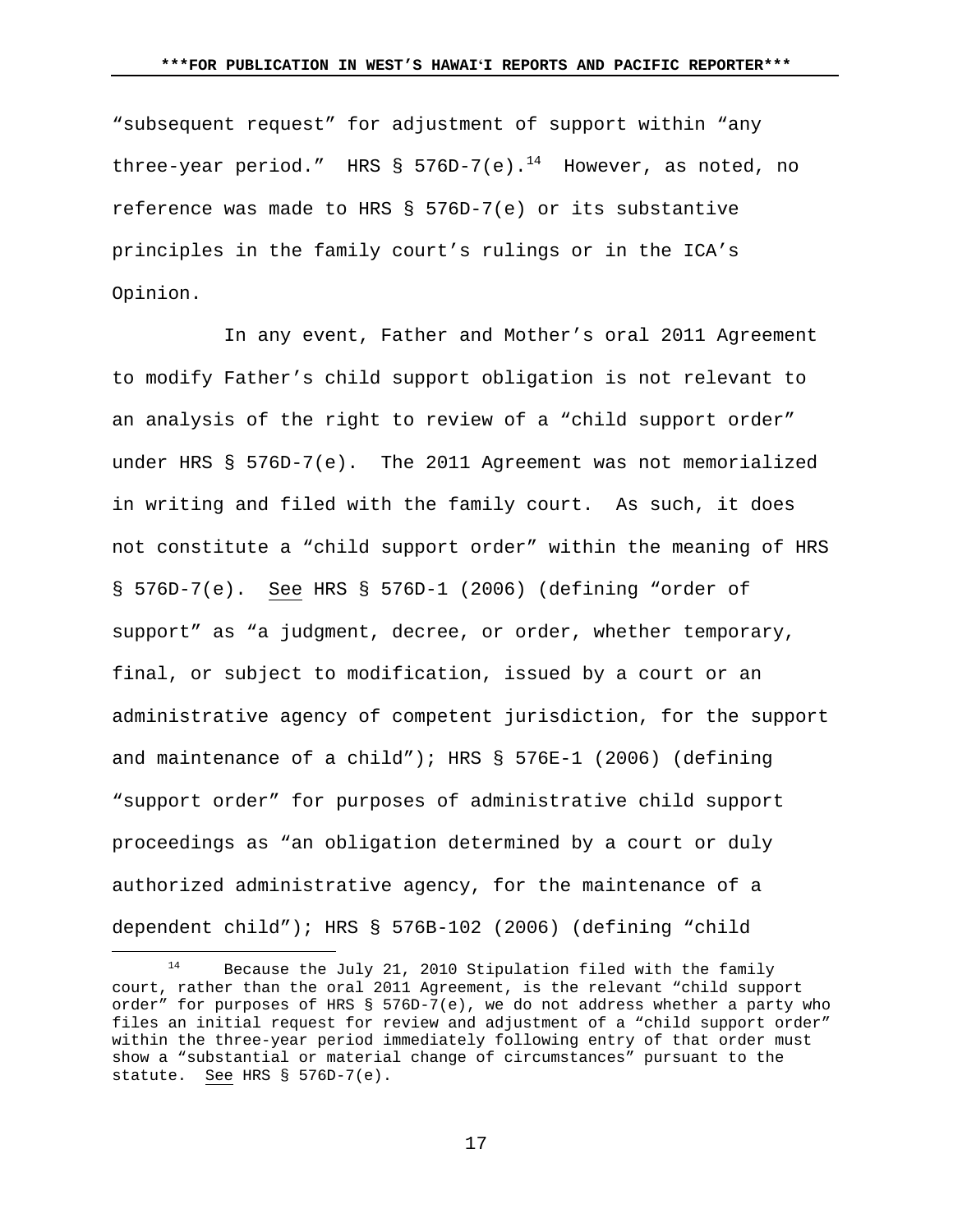support order" for purposes of Uniform Interstate Family Support Act as a "support order" for a child, and, in turn, defining "support order" as a "judgment, decree, order, decision, or directive, whether temporary, final, or subject to modification, issued in a state or foreign country for the benefit of a child"). Accordingly, the 2010 Stipulation filed with and approved by the family court constituted the relevant "child support order" for purposes of HRS § 576D-7(e), and the family court and the ICA erred to the extent that they may have determined otherwise.

 As recounted, Father and Mother's 2010 Stipulation modifying their respective support, visitation, and custody rights and obligations was filed with the family court on July 21, 2010. The record does not indicate that Father ever submitted to the family court a request for review of his child support obligation before he filed his August 19, 2013 Motion for Relief. Thus, pursuant to HRS § 576D-7(e), because the August 19, 2013 Motion for Relief sought review and adjustment of a "child support order," which in this case was entered on July 21, 2010, Father was entitled to a review and reassessment of his monthly support payment without having to show a change in circumstances. As a result, the family court erred to the extent that it conditioned review of Father's support obligation on his ability to show a material change in circumstances, and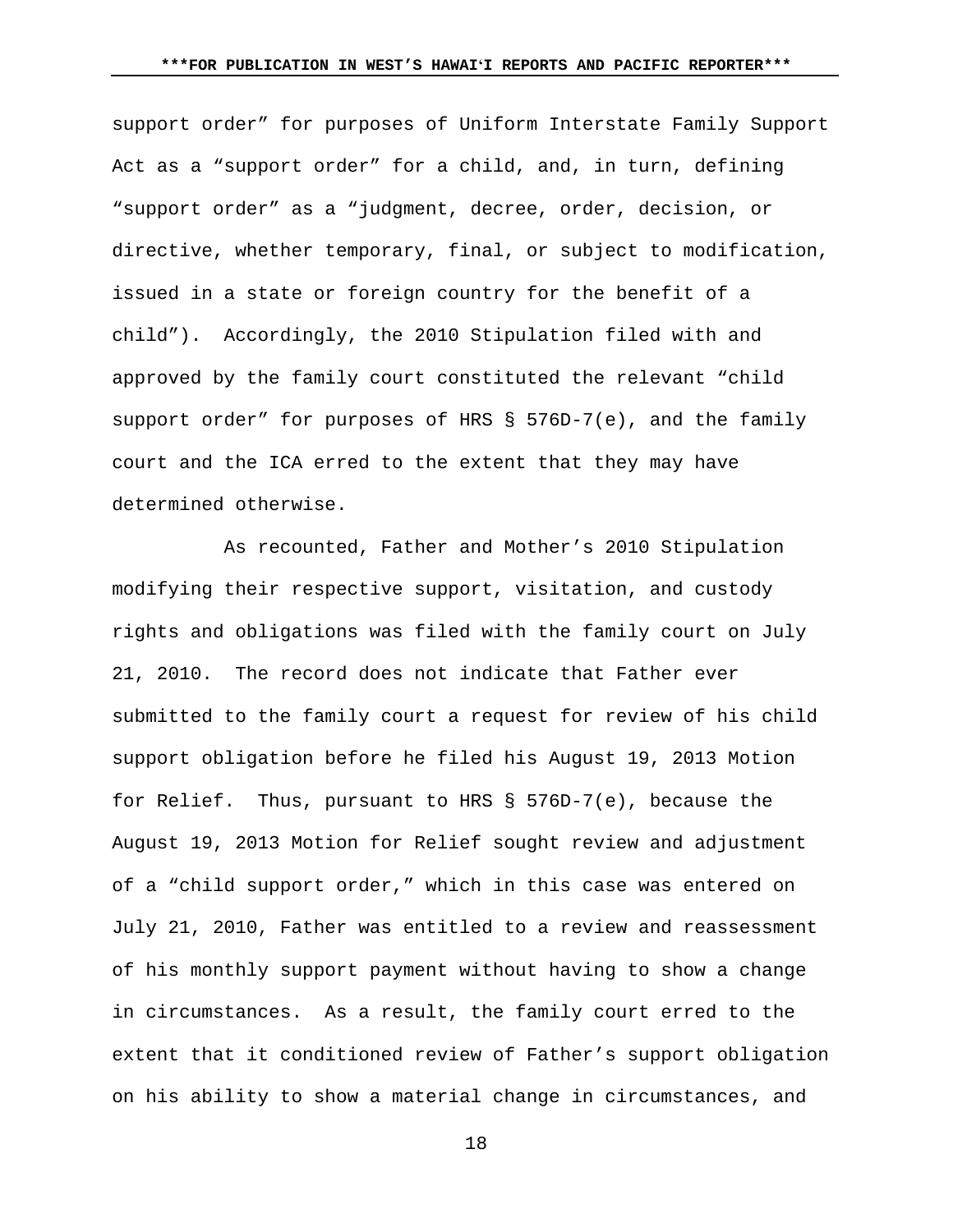the ICA erred when it affirmed this ruling of the family court. PO v. JS, 138 Hawai'i at 122, 124, 377 P.3d at 63, 65.

# **B. Use of Child Support Guidelines**

 Father also contends the family court erred when it failed to use the Guidelines in determining his monthly child support obligation.

The Hawai'i Child Support Guidelines are promulgated by the Family Courts of Hawai'i and are used by the family courts to determine monthly child support. See HRS § 576D-7(a) (2006). The Guidelines contain substantive rules and principles relating to calculation of support and include various appendices; Appendix A includes the "Child Support Guidelines Worksheet" (Guidelines Worksheet), which is used to determine the initial calculation of a parent's monthly support obligation. Haw. State Judiciary, 2010 Hawai'i Child Support Guidelines app. A, http://www.courts.state.hi.us/docs/form/maui/2CE248.pdf (last visited Mar. 16, 2017).

 There are several sources of authority that set forth a family court's obligation to calculate monthly child support using the Guidelines. HRS chapter 571, entitled "Family Courts," governs the family courts in general. HRS § 571-52.5 provides in relevant part as follows:

> When the court establishes or modifies the amount of child support required to be paid by a parent, the court shall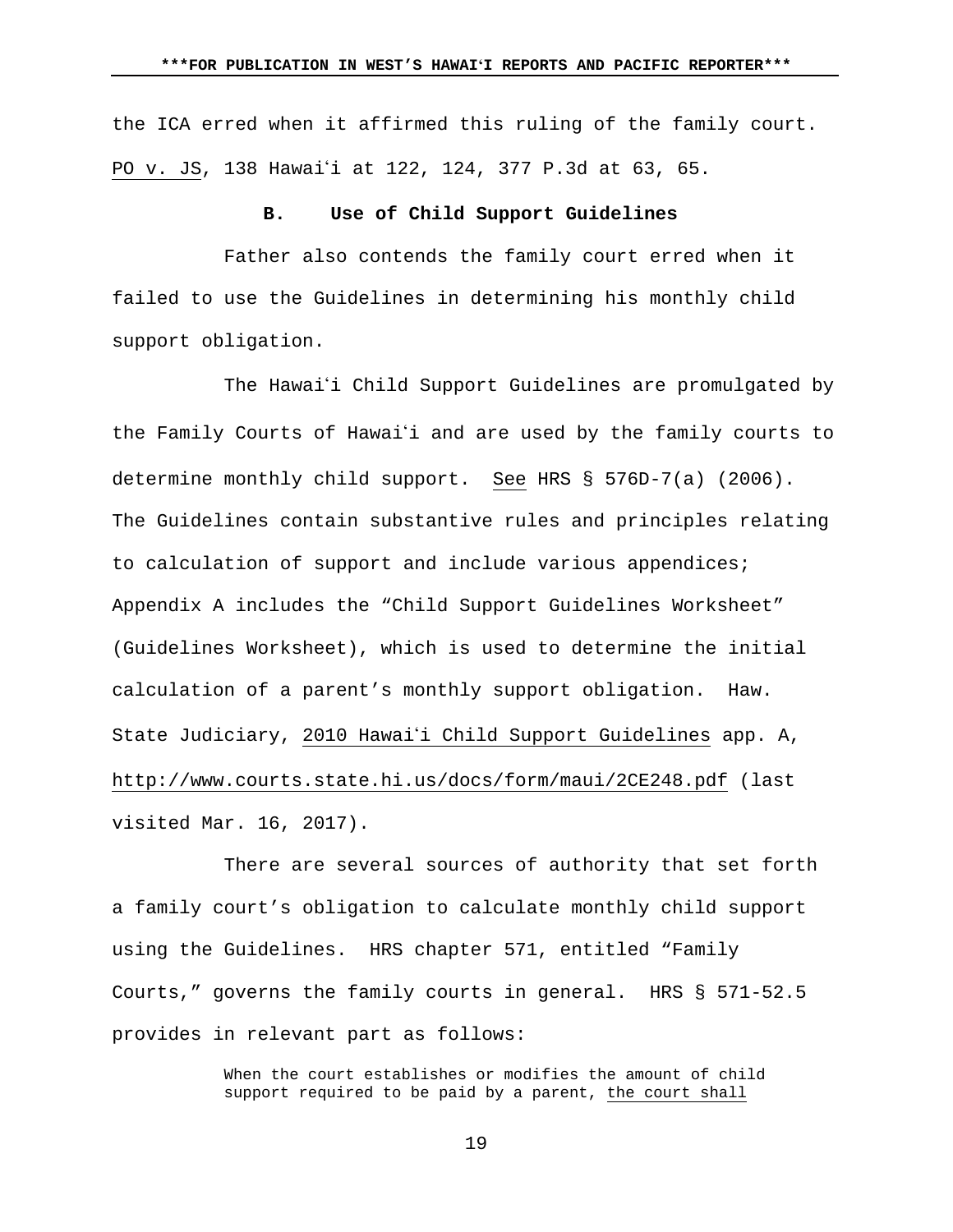use the guidelines established under section 576D-7, except when exceptional circumstances warrant departure.

HRS § 571-52.5 (2006) (emphasis added). Therefore, the family courts are required to use the Guidelines when establishing or modifying child support unless exceptional circumstances warrant departure. Id.

 Relatedly, HRS chapter 576D provides that "[t]he family court . . . shall establish guidelines to establish the amount of child support when an order for support is sought or being modified." HRS § 576D-7(a). Additionally, HRS § 576D-7(b)(5) provides that "[t]he guidelines shall be . . . considered by the [family court] judges in the establishment of each child support order."<sup>15</sup> HRS § 576D-7(b)(5) (emphases added).

 Use of the Guidelines is also required by HRS chapter 584, the "Uniform Parentage Act." Chapter 584 "is concerned specifically and exclusively with actions to establish the paternity of a child and to obtain child support, reimbursement

 <sup>15</sup> HRS chapter 576D was enacted in 1986 to bring the State of Hawai<sup>ʻ</sup><sup>i</sup> into compliance with recently enacted federal law that required the states to (1) establish child support guidelines, and (2) make the guidelines available to all judges who have the power to determine child support, though the guidelines "need not be binding upon such judges." See Child Support Enforcement Amendments of 1984, Pub. L. No. 98-378, 98 Stat. 1305 (1984) (codified as amended at 42 U.S.C. § 667). However, in enacting chapter 576D, the Hawaiʻi legislature departed from its federal counterpart and made the use of the Guidelines by family court judges mandatory rather than discretionary. See 1986 Haw. Sess. Laws Act 332, § 2 at 698 ("The guidelines shall be  $\ldots$ . [a]pplied statewide.").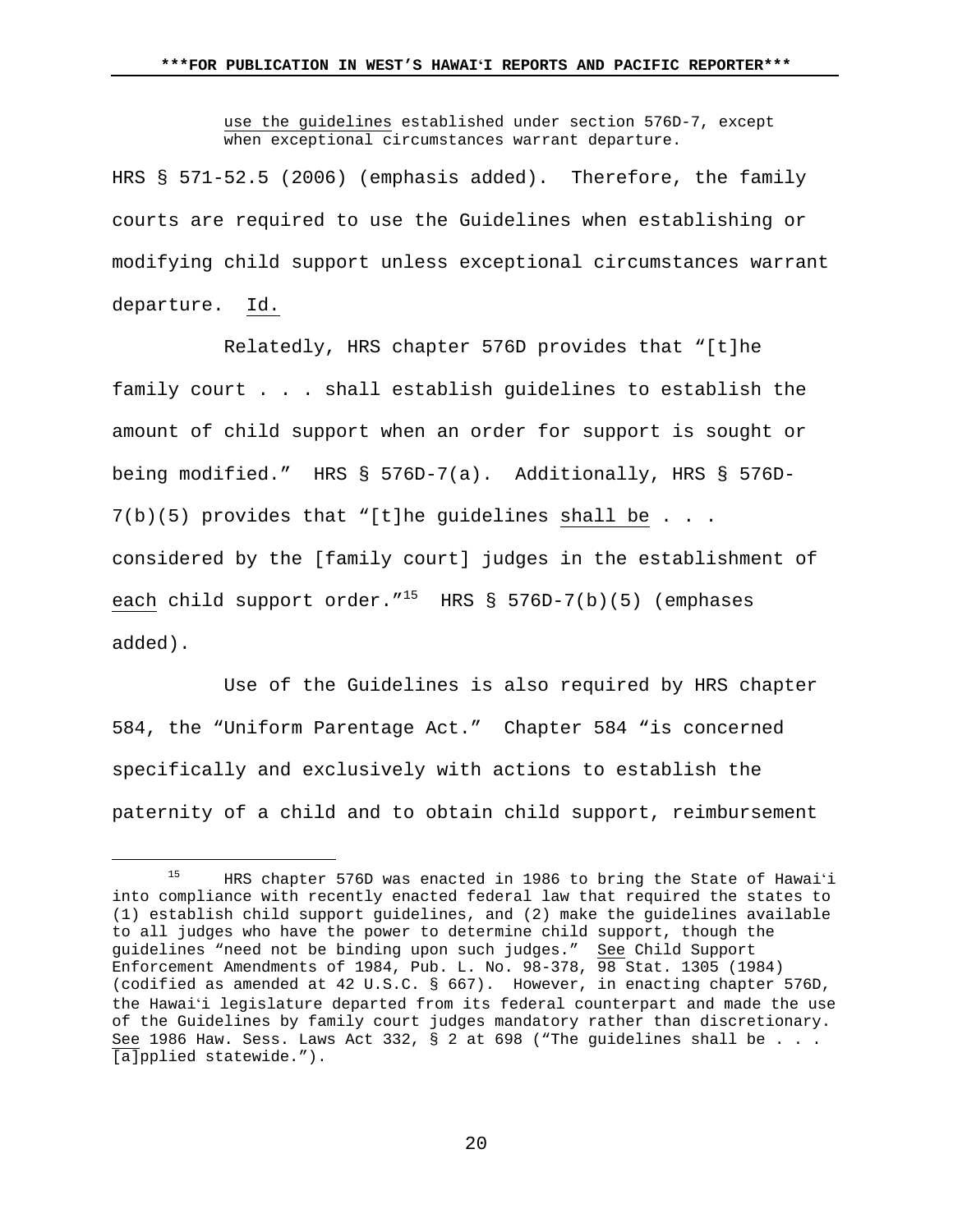and other relief." Child Support Enf't Agency v. Doe, 98 Hawaiʻi 58, 63, 41 P.3d 720, 725 (App. 2001) (comparing HRS chapters 571 and 584). HRS § 584-15(e) provides in relevant part:

> In determining the amount to be paid by a parent for support of the child and the period during which the duty of support is owed, a court enforcing the obligation of support shall use the guidelines established under section 576D-7.

HRS § 584-15(e) (2006) (emphases added).

 Thus, the statutory framework relating to child support mandates that the family courts utilize the Guidelines in setting and modifying child support orders. Indeed, in its COL 6, the family court acknowledged that HRS § 584-15(e) required it to administer the Guidelines whenever it "determin[es] the amount to be paid by a parent for support of [a] child." However, there is no indication that the family court utilized the Guidelines in determining Father's monthly support obligation in the Trial Order. The family court also made no mention of the Guidelines in its Findings of Fact and Conclusions of Law, except to reference testimony that the Guidelines were not used in setting the support amount in the 2010 Stipulation. The Pretrial Order setting Father's support obligation at \$3,500 per month pending resolution of the case at trial also makes no reference to the Guidelines. Further, the family court made no findings with respect to key factors utilized by the Guidelines to calculate child support. For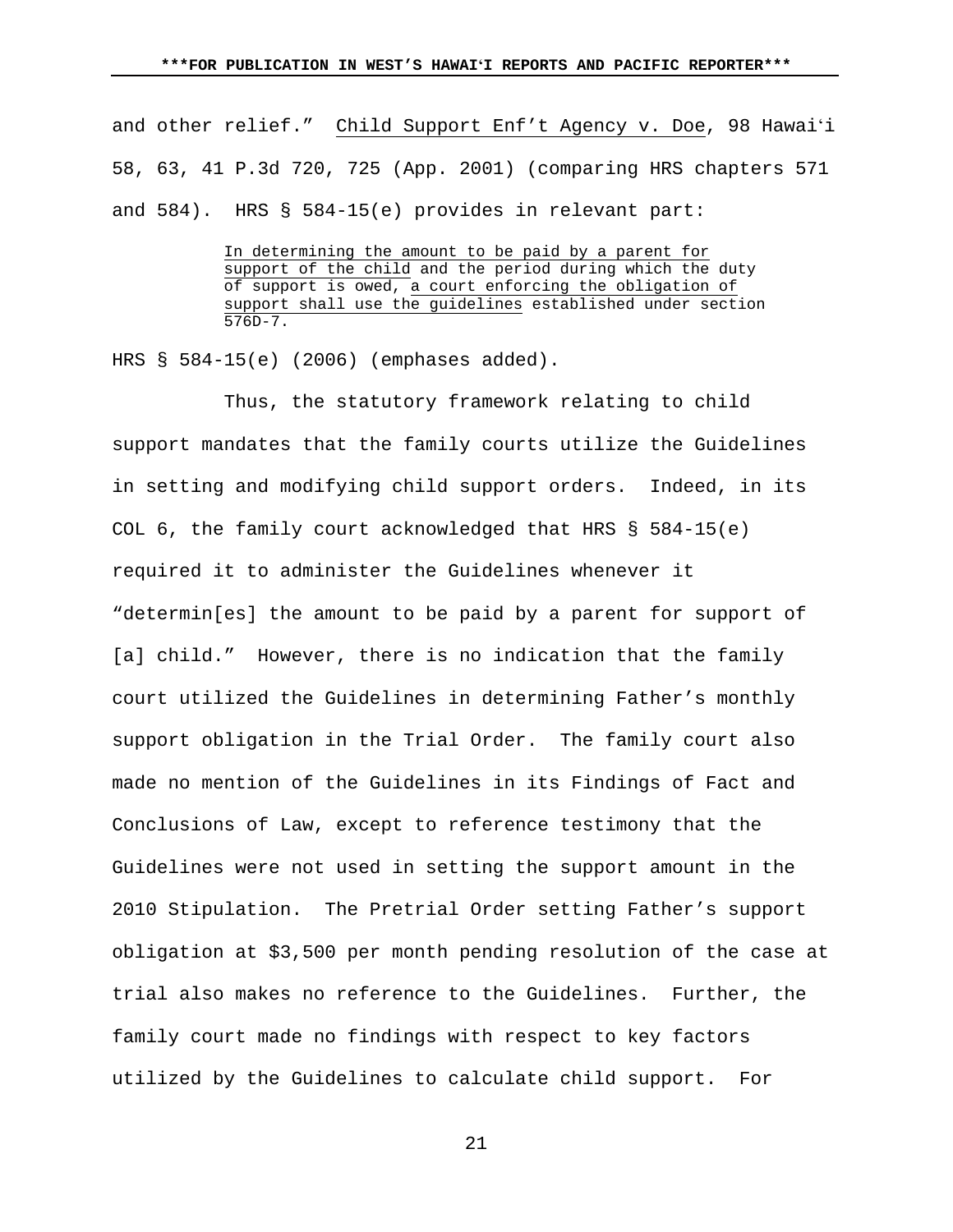example, the court did not make findings regarding Mother's income, Father's earning capacity,  $16$  or the needs of Child. In fact, rather than using the Guidelines or its underlying factors, the family court in COL 7 appears to have justified its child support determination of \$3,500 per month based on the parties' 2011 Agreement and Father's agreement to pay that sum pending resolution at mediation or trial.<sup>17</sup>

 Father's Motion for Relief in this case specifically requested that the family court conduct a recalculation of child support based on the parties' current incomes. The family court did not apply the Guidelines, and its failure to do so deprived Father of a calculation of his monthly support obligation using the "wisdom of . . . the Guidelines." Mack v. Mack, 7 Haw. App. 171, 172, 749 P.2d 478, 479 (1988) (determining that family court's decision not to administer Guidelines in setting support amount because the children were partially self-sufficient

<sup>&</sup>lt;sup>16</sup> We note that in determining gross income for calculation of child support, the Guidelines permit the family court to use "imputed income" when "a parent is not employed full-time or is employed below full earning capacity." Haw. State Judiciary, 2010 Hawai'i Child Support Guidelines 23. When the parent is unemployed or underemployed for reasons other than caring for the child, the parent's income may be determined and imputed by the family court according to the parent's "income capacity in the local job market" and "considering both the reasonable needs of the child(ren) and the reasonable work aspirations of the parent." Id.

<sup>&</sup>lt;sup>17</sup> In COL 7, the family court determined that "Father has not proven that the \$3,500 per month child support that was agreed to by the parents (in approximately December of 2010); and agreed to and ordered in the [Pretrial Order], should be modified."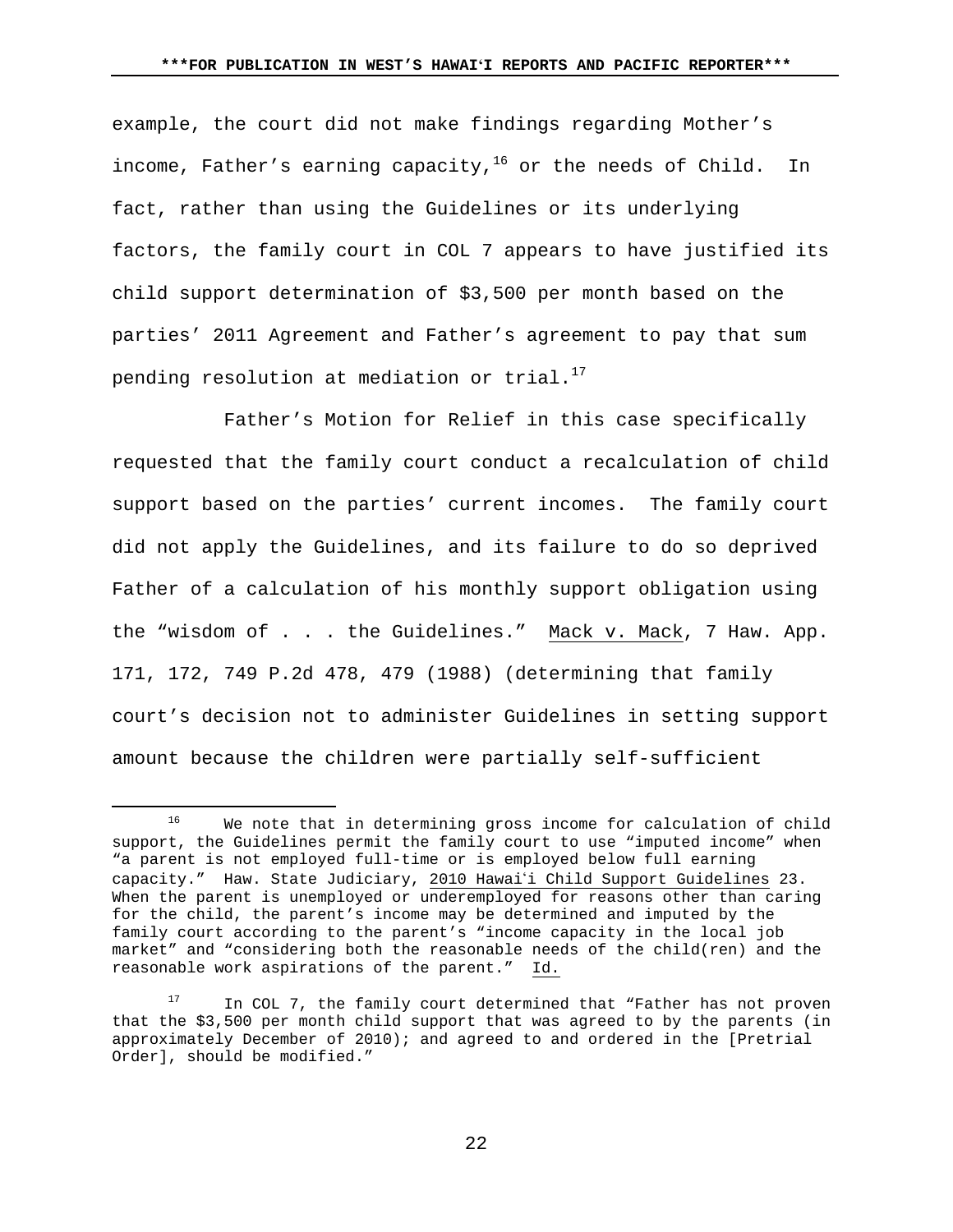adults was wrong). Additionally, the failure of the family court to apply the Guidelines rendered the child support award in essence unreviewable, as there is no meaningful way to evaluate how the amount was determined or whether it was correctly calculated. See Gordon v. Gordon, 135 Hawaiʻi 340, 350-51, 350 P.3d 1008, 1018-19 (2015) (family court's failure to make adequate findings on the record did not permit meaningful appellate review of family court's division of marital estate). Thus, the family court erred when it determined Father's monthly support obligation without using the Guidelines as required by statute.

## **C. Exceptional Circumstances**

 As stated, the family court must utilize the Guidelines in establishing or modifying child support "except when exceptional circumstances warrant departure." HRS § 571-52.5; see also Haw. State Judiciary, 2010 Hawai'i Child Support Guidelines 11, http://www.courts.state.hi.us/docs/form/ maui/2CE248.pdf (last visited Mar. 16, 2017) (detailing that the family court may deviate from the support amount calculated using the Guidelines Worksheet upon a showing of "exceptional circumstances"). Courts of this jurisdiction have found "exceptional circumstances" to encompass a broad variety of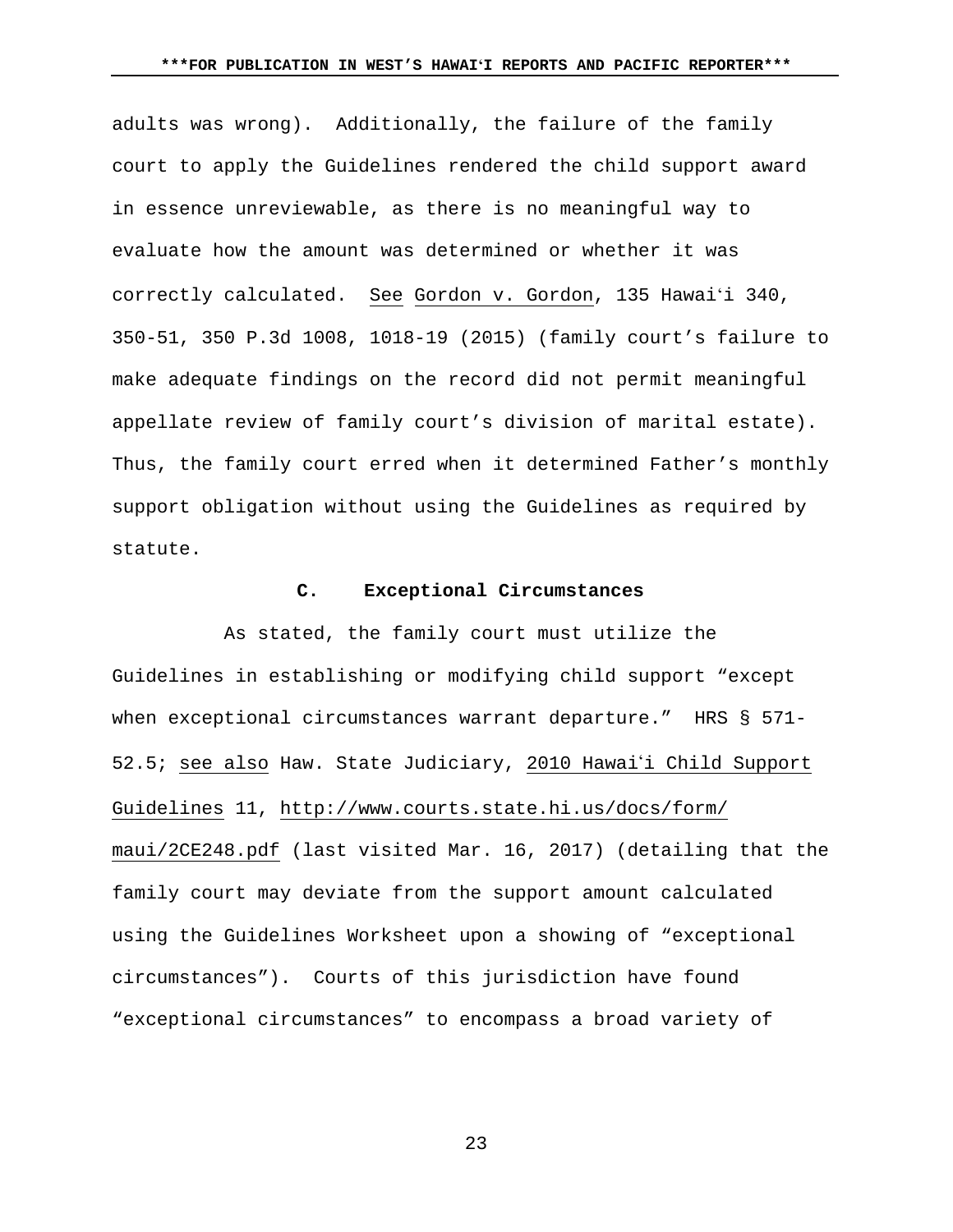factual scenarios. $18$  The Guidelines also give examples of when "exceptional circumstances" may or may not exist and grant broad discretion to the family court to find the existence of "other exceptional circumstances" beyond those enumerated. Haw. State Judiciary, 2010 Hawai'i Child Support Guidelines 11-13 (for example, identifying as enumerated "exceptional circumstances" the extraordinary needs of the child or other parent, other payments made on behalf of the child or other parent, and a parent's inability to earn income).

 Pursuant to HRS § 571-52.5 and the Guidelines, the existence of exceptional circumstances may allow for deviation from the support amount calculated using the Guidelines Worksheet.<sup>19</sup> However, exceptional circumstances do not excuse a

 $19$  In its Opinion, the ICA noted a possible inconsistency in the child support statutory framework because HRS § 571-52.5 grants explicit

(continued. . .)

 $18$  See, e.g., Child Support Enf't Agency v. Doe, 104 Hawai'i 449, 457-58, 91 P.3d 1092, 1100-01 (App. 2004) (support of additional legal children may constitute an exceptional circumstance); Child Support Enf't Agency v. Doe, 98 Hawai'i 58, 65, 41 P.3d 720, 727 (App. 2001) (monthly income that would result in a "computation higher than the reasonable needs of the children based on the relevant standard of living" may constitute an exceptional circumstance (quoting Nabarrete v. Nabarrete, 86 Hawai'i 368, 371, 949 P.2d 208, 211 (App. 1997))); Nabarrete, 86 Hawai'i at 371, 949 P.2d at 211 (adult child's own income may reduce his or her "reasonable needs" and may therefore constitute an exceptional circumstance); Child Support Enf't Agency v. Mazzone, 88 Hawaiʻi 456, 462, 967 P.2d 653, 659 (App. 1998) ("leav[ing] open" the question of whether a difference in cost of living between Hawai'i and child's present state of residence constituted an exceptional circumstance); Jaylo v. Jaylo, 124 Hawaiʻi 488, 498–99, 248 P.3d 1219, 1229–30 (App. 2011) (physical disability may constitute an exceptional circumstance), vacated on other grounds, 125 Hawaiʻi 369, 262 P.3d 245; Doe v. Roe, 85 Hawai'i 151, 162, 938 P.2d 1170, 1181 (App. 1997) (private education expenses may, in certain circumstances, constitute exceptional circumstances).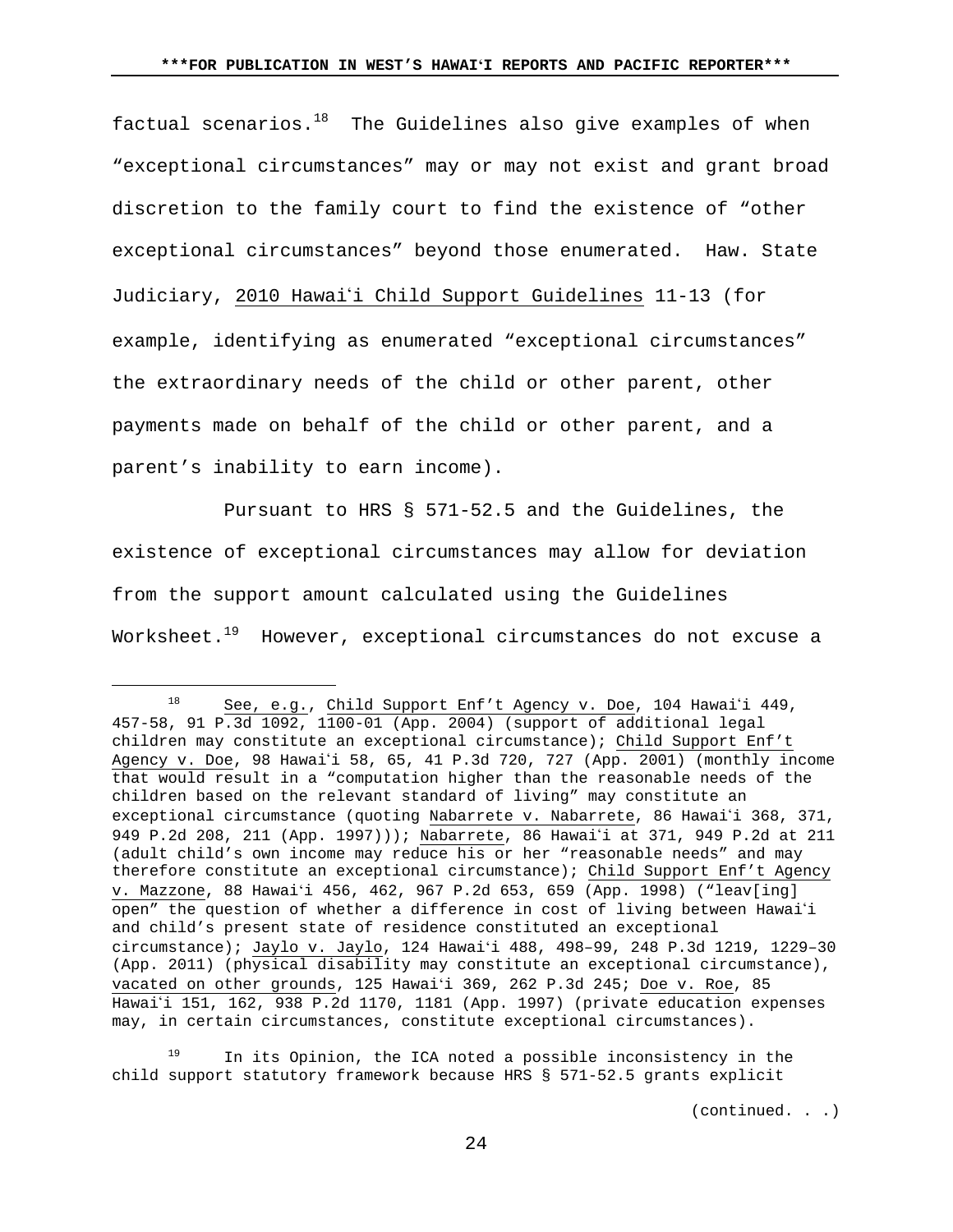failure to use the Guidelines Worksheet. The language of HRS § 571-52.5 states that exceptional circumstances may "warrant departure," which presumes that the Guidelines Worksheet was utilized in the first place. HRS § 571-52.5; see also Matsunaga v. Matsunaga, 99 Hawaiʻi 157, 167, 53 P.3d 296, 306 (App. 2002) (noting that "[p]resumptively, the amount of child support necessary . . . is the total amount computed according to [the Guidelines]" and considering whether exceptional circumstances warranted deviation); Child Support Enf't Agency v. Mazzone, 88 Hawaiʻi 456, 462, 967 P.2d 653, 659 (App. 1998) (in cases of alleged "exceptional circumstances," "[t]he amount calculated pursuant to [the Guidelines] is presumptively the amount that should be ordered and the party seeking a deviation from it has

(. . .continued)

i

permission to deviate from the Guidelines based on "exceptional circumstances," while HRS §§ 584-15(e) and 576D-7(b)(5) do not. PO v. JS, 138 Hawai'i at 122-23, 377 P.3d at 63-64. Although departure from the Guidelines based on "exceptional circumstances" is not expressly provided for by HRS §§ 584-15(e) and 576D-7, the Guidelines in effect at the time this case was decided contain an optional "Exceptional Circumstances Form," which allows parties to request a deviation from the support amount tabulated on the Guidelines Worksheet. See Haw. State Judiciary, 2010 Hawai'i Child Support Guidelines app. C. An optional "exceptional circumstances" section appears to have been included within the Guidelines since at least 1989. See, e.g., Richardson v. Richardson, 8 Haw. App. 446, 447, 808 P.2d 1279, 1280 (1991) (describing 1988 and 1989 Guidelines). Thus, the only "inconsistency" between these statutes pertains to the source of the authority for deviating from the support amount calculated using the Guidelines Worksheet upon a showing of "exceptional circumstances." Under HRS § 571-52.5, the ability to deviate from this amount is authorized by the statute itself; under HRS §§ 584-15(e) and 576D-7, in contrast, the authority for such deviation comes from the Guidelines whose promulgation and usage the child support statutes require.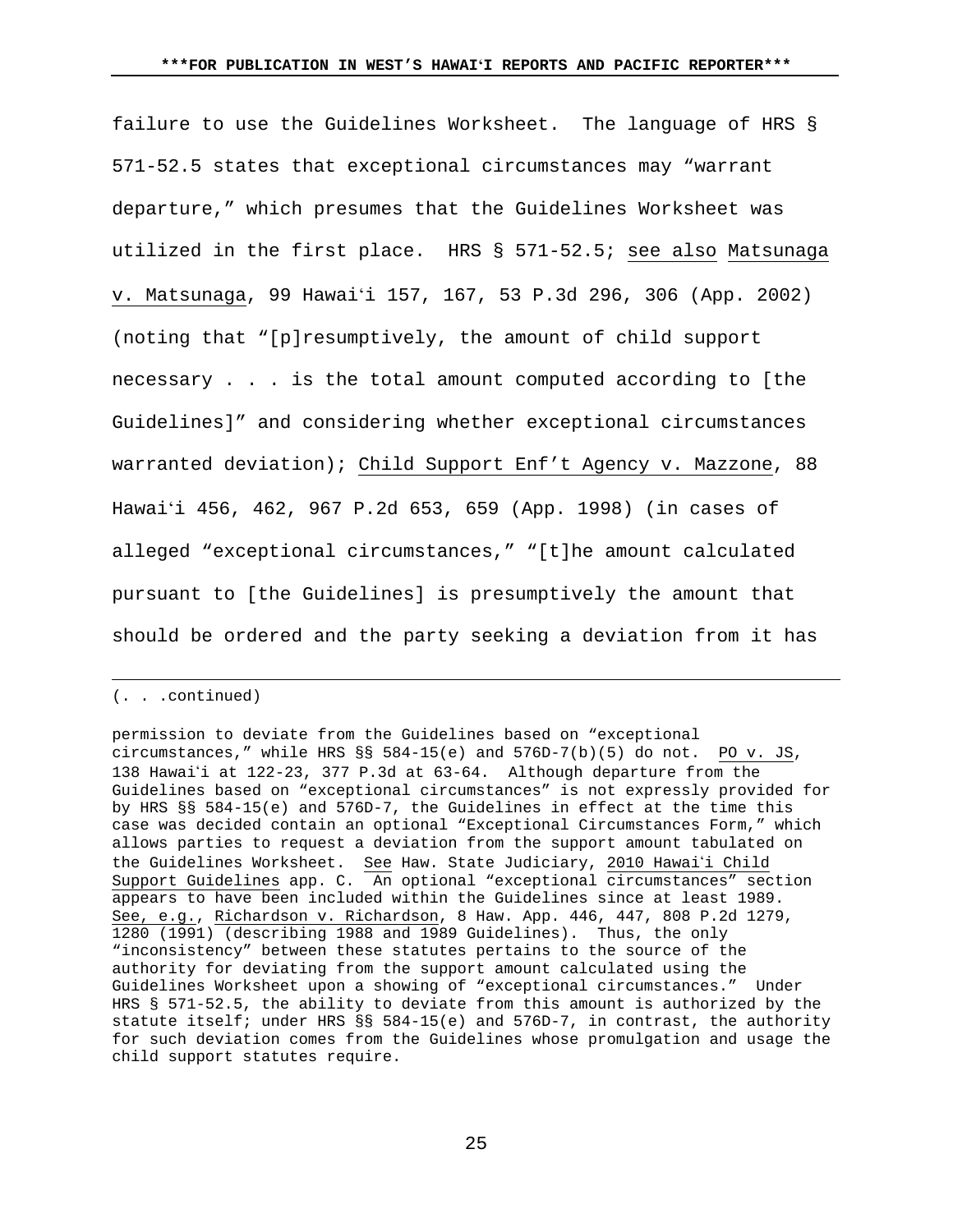the burden of proof"). The Guidelines likewise permit "deviation" based on exceptional circumstances, and the Guidelines' requirement that the family court make factual findings on the "amount of support that would have been required as calculated using [the Guidelines Worksheet]" further demonstrates that even in cases of exceptional circumstances, the court must first calculate a support amount utilizing the Guidelines Worksheet. Haw. State Judiciary, 2010 Hawai'i Child Support Guidelines 11 (also noting that in cases of exceptional circumstances, the parent seeking deviation has the burden of proving that the circumstances "warrant a departure from the child support as calculated by the [Guidelines Worksheet]"). Therefore, even when "exceptional circumstances" exist within the meaning of HRS § 571-52.5 and the Guidelines, the family court is initially required to use the Guidelines Worksheet to determine the amount of the child support obligation.

 In its Opinion, the ICA theorized that the existence of "exceptional circumstances," such as the parties' 2011 Agreement, excused the family court from administering the Guidelines pursuant to HRS  $\S$  571-52.5. PO v. JS, 138 Hawai'i at 123, 377 P.3d at 64. However, as stated, the family court was first required to utilize the Guidelines Worksheet and compute a support amount. Only after determining the support amount using the Guidelines Worksheet may the court consider whether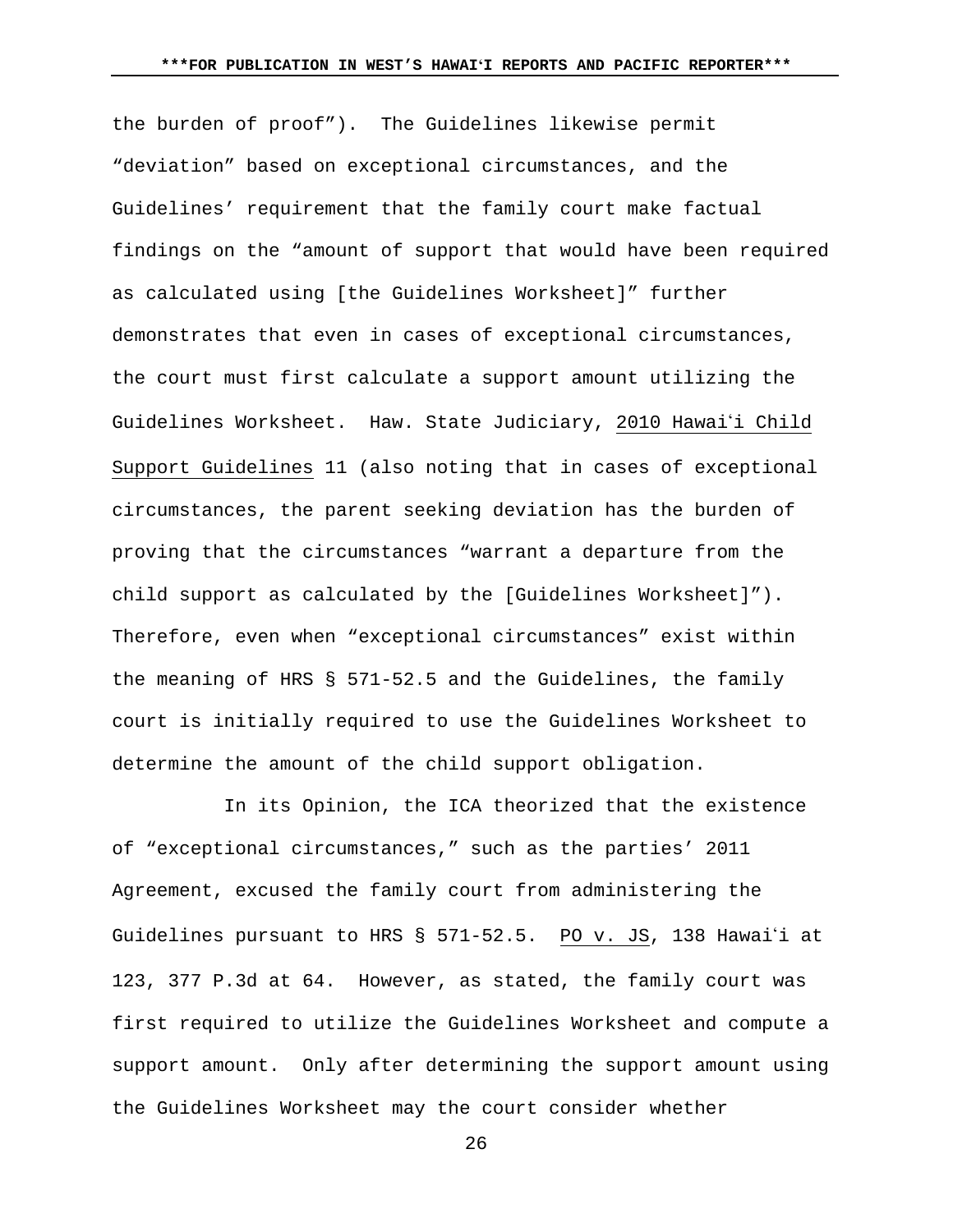exceptional circumstances permit deviation from that amount. If the court concludes that such circumstances exist, it must then make findings of fact with respect to both the support amount determined by the Guidelines Worksheet and the exceptional circumstance(s) that would justify deviation from this amount. See Haw. State Judiciary, 2010 Hawai'i Child Support Guidelines 11 (required findings of fact in cases of exceptional circumstances must include "the amount of support that would have been required as calculated using [the Guidelines Worksheet]" and "findings . . . regarding the exceptional circumstances"). In this case, the family court did not utilize the Guidelines Worksheet to calculate a support amount, nor did it include oral or written findings identifying any exceptional circumstances. Therefore, the ICA erred in concluding that the existence of "exceptional circumstances" permitted the family court to forgo use of the Guidelines. PO v. JS, 138 Hawai'i at 123, 377 P.3d at 64.

### **D. Child Support Arrears**

 In addition to contending that the family court erred because it failed to use the Guidelines, Father argues that the ICA also erred when it upheld the family court's ruling setting support at \$3,500 per month as of February 1, 2011.

 Mother and Father each testified at trial that they agreed to a reduction in child support in February 2011, and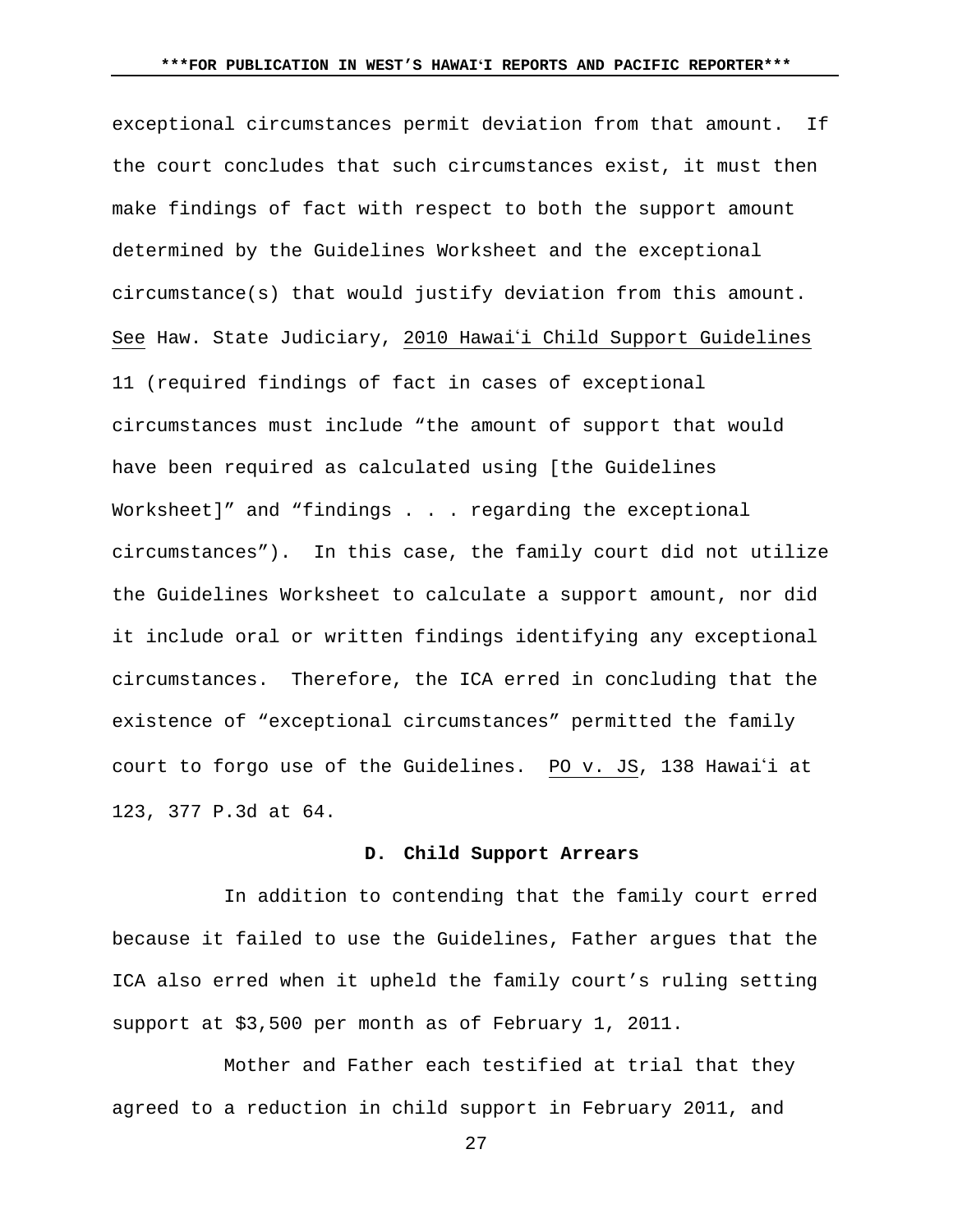Father has not contested the validity of the 2011 Agreement on appeal. The family court found in its Findings of Fact and Conclusions of Law that the parties agreed to reduce child support to \$3,500 in February 2011, and this finding is supported by substantial evidence and not clearly erroneous. Further, appellate courts are required to "give full play to the right of the fact finder to determine credibility," State v. Valdivia, 95 Hawaiʻi 465, 471, 24 P.3d 661, 667 (2001) (quoting State v. Jenkins, 93 Hawaiʻi 87, 99, 997 P.2d 13, 25 (2000)), and the family court's finding that Father's testimony regarding a reduction of support in late 2012 was not credible is supported by substantial evidence and not clearly erroneous. Father also agreed in the Pretrial Order to pay \$3,500 per month in child support pending resolution of the parties' motions at mediation or trial. We therefore affirm the family court's Arrears Order calculating Father's past due child support as \$64,490 through and including January 2015.

# **VI. CONCLUSION**

 For the reasons discussed, the family court erred in failing to use the Guidelines to calculate Father's child support obligation and by requiring Father to show a material change in circumstances to obtain modification of his monthly payment. Likewise, the ICA erred in affirming these rulings.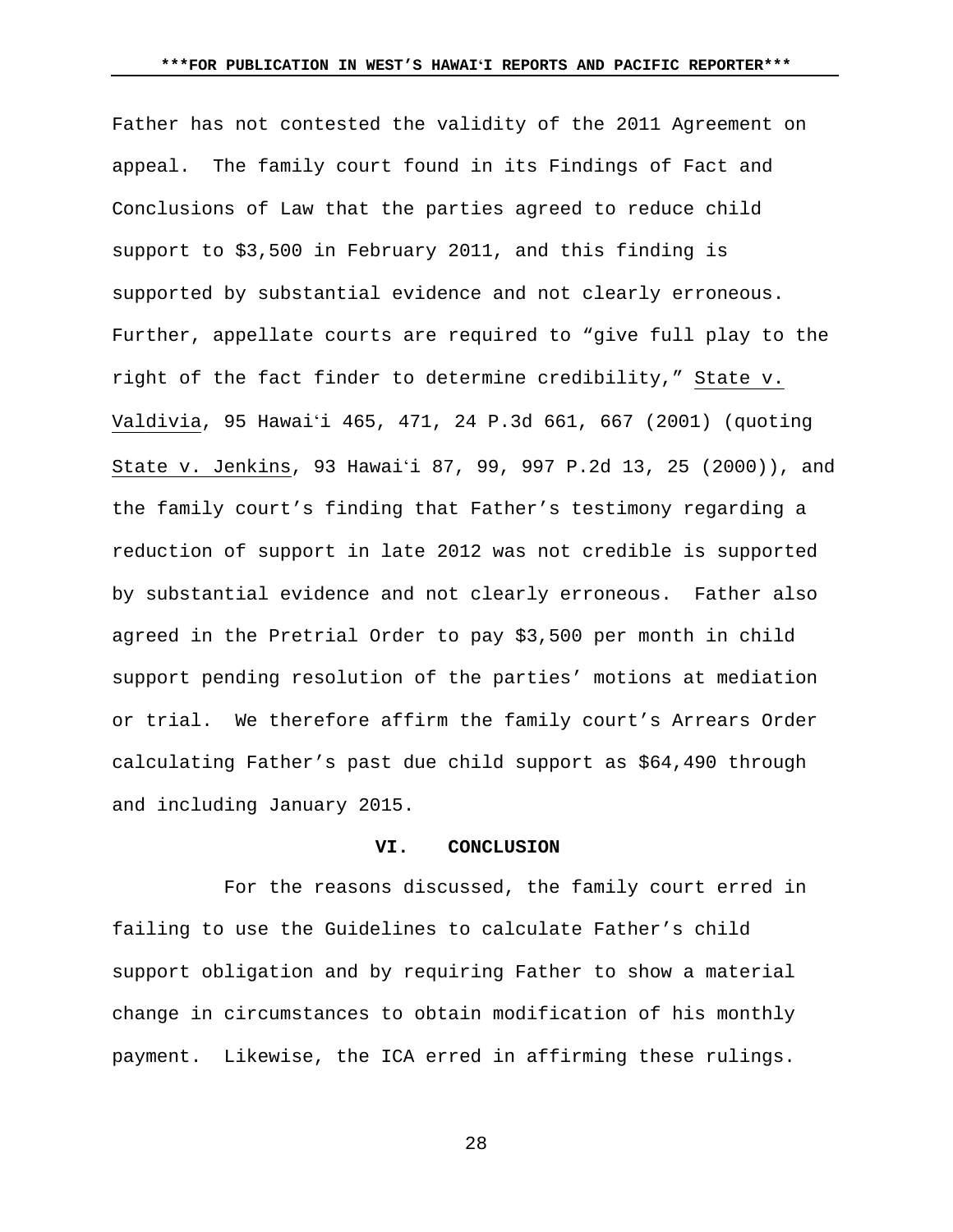On remand, the family court is required to utilize the Guidelines in evaluating Father's request to modify his monthly support obligation. See HRS § 576D-7(b)(5); HRS § 584-15(e); HRS § 571-52.5. After calculating the amount of monthly support using the Guidelines Worksheet, the family court may deviate from this amount if it finds the existence of exceptional circumstances within the meaning of the Guidelines and applicable law. In accordance with the Guidelines, such a deviation would require the family court to make written or oral findings of fact regarding the support amount from the Guidelines Worksheet and the applicable exceptional circumstances. See HRS § 571-52.5; see also Haw. State Judiciary, 2010 Hawai'i Child Support Guidelines 11.<sup>20</sup>

 Therefore, the family court's Trial Order, which was vacated in part by the ICA on other grounds, is also vacated with respect to its determination of Father's monthly child support obligation. The family court's Arrears Order, which was

<sup>&</sup>lt;sup>20</sup> The Guidelines further permit the family court to require a parent to "convert [to cash] all or some portion of" the parent's assets for payment of support when the parent has inadequate income to meet a child support obligation. Haw. State Judiciary, 2010 Hawai'i Child Support Guidelines 21; see also Child Support Enf't Agency v. Roe, 96 Hawai'i 1, 6, 25 P.3d 60, 65 (2001) (noting that "the value of Father's properties may have been relevant" in calculating support based on provision of 1994 Hawai'i Child Support Guidelines stating that when "a parent has inadequate income to meet his/her support obligation but owns assets, he/she may be required to convert all or some portion of said assets to cash for payment of support" (internal quotations omitted)). We note that on remand this provision may be relevant.